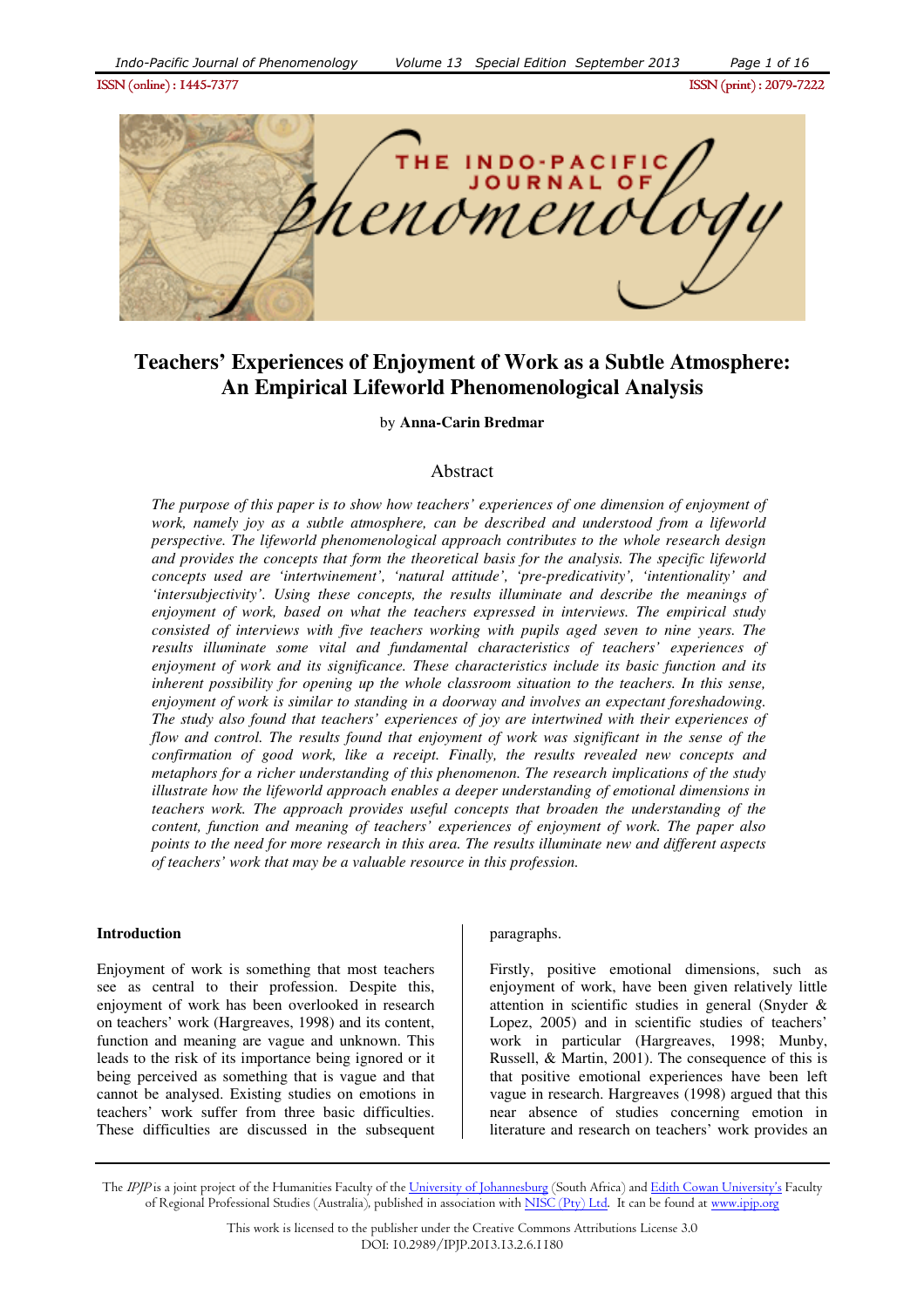inaccurate picture: "It is as if teachers think and act, but never really feel" (Hargreaves, 1998, p. 559). To the extent that emotions have been studied, the focus has been mainly on negative emotions and their impact on the work. This bias is partly due to the psychological research field where more is known about mental illness than about mental health. This means that there is much left to explore concerning positive feelings that could enhance our understanding of human interaction, especially as these emotions are fundamental to creating incentives and meaning in our lives (Ekman, 2007).

Secondly, the studies concerning enjoyment of work have either occurred in the context of psychological research (Snyder & Lopez, 2005) or in the context of working life (National Institute of Working Life, 2006; Swedish Work Environment Authority, 2002). The National Institute of Working Life (2006) study focused on the emotional impact on work, while the Swedish Work Environment Authority (2002) study focused on the influence of external factors on teachers' work. The experience of enjoyment of work has not been explored. This article aims to contribute new knowledge concerning enjoyment of work by focusing on teachers' experiences of enjoyment of work.

The third problem with studies concerning teachers' emotions, if that they have tended to focus on the emotional dimensions of teachers' work only when there is a perceived conflict between reason and emotion (Sutton & Harper, 2009). From this perspective, feelings are viewed as problematic and should be overcome and controlled by reason. These research traditions maintain a dualism between reason and emotion. In contrast, this article makes use of a lifeworld phenomenological perspective and views reason and emotion as intertwined in all human activity, and thus important in the work of teachers.

This article forms part of the results of an empirical study where theoretical concepts, drawn from lifeworld phenomenology, were used to understand and describe teachers' experiences of enjoying work. In this text, only one aspect of teachers' enjoyment of work, namely enjoyment of work as a subtle atmosphere, is discussed. The quotes used are a sample of the available material (gained through interviews) and form part of an ongoing doctoral thesis.

Based on the above-mentioned problem areas in research on positive emotions in teachers' work, the following research question was formulated: What is the significance of enjoyment of work as a subtle atmosphere for teachers of younger children in grades 1-3 in school?

# **Theoretical framework for the study**

The lifeworld phenomenological approach used in this study aimed to understand the phenomenon of enjoyment of work and was based on lifeworld theory. In the context of this article the word 'phenomenon' should be understood in its phenomenological sense as appearance for someone. One of the basic principles of the lifeworld phenomenological approach is the understanding of the lifeworld as an intertwinement between life and the world (Bengtsson, 1999). In attempting to understand this entanglement, I have found the metaphor of the lifeworld as a tapestry useful. All experiences in the lifeworld are intertwined, and we can only understand enjoyment of work through its interweaving between life and the world. There is nothing 'in-itself-itself' (Heidegger, 1992; Husserl, 1989); instead everything is intertwined just as threads in a tapestry are intertwined. If we want to study a phenomenon in the lifeworld, it must be studied both in relation to the one experiencing the phenomenon and in relation to its context. We cannot pull out a thread from the fabric image without destroying the whole picture. Therefore, in this study teachers' enjoyment of work has been explored from the perspective of the persons who experienced the joy as well as in relation to specific situations in their everyday work, such as meetings with students, classes and excursions.

Joy is a multifaceted experience, and there are different kinds of joy. Although we speak of enjoyment of work as if it were a simple feeling of joy, it includes a variety of experiences. Our existence as human beings is characterized by, among other things, a continual experience of mood (Heidegger, 1992). Everything we do is connected to one or more emotions and these have a powerful influence on how we experience our existence. Sartre (1990) pointed out that there is a dualism between physical and mental emotional state within research concerning emotions, and he refuted this dualism. This division between mind and body is not compatible with a lifeworld phenomenological approach (Bengtsson, 1993; Merleau-Ponty, 2002).

A phenomenological study of enjoyment of work is a study of the lived experiences of joy in relation to work. The study poses the question: What does it mean to be happy in relation to one's work as a teacher among younger students? The purpose is to seek an understanding of this experience of teachers' enjoyment of work. Therefore, the teachers' descriptions of enjoyment of work form the empirical base of this study. Each experience belongs to the lifeworld of the person who has experienced the joy. We cannot speak of any general enjoyment of work, but we can recognize the expression of the lived

The IPJP is a joint project of the Humanities Faculty of the University of Johannesburg (South Africa) and Edith Cowan University's Faculty of Regional Professional Studies (Australia), published in association with NISC (Pty) Ltd. It can be found at www.ipjp.org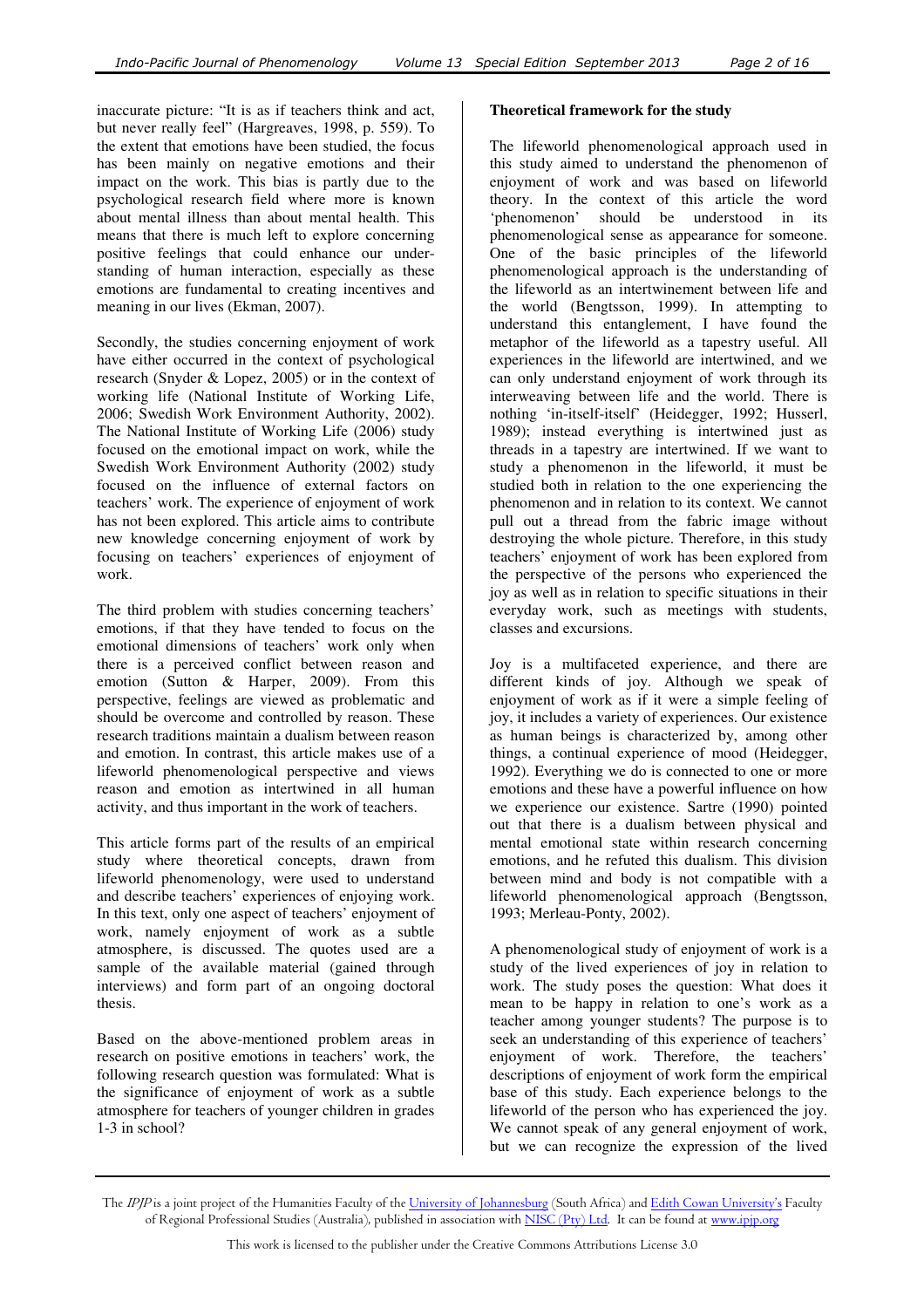experiences of enjoying work.

Every being has a way-of-being. The question is whether this way-of-being has the same character in every being – as ancient ontology believed and subsequent periods have basically had to maintain even down to the present – or whether individual ways-of-being are mutually distinct. Which are the basic ways of being? Is there a multiplicity? How is the variety of ways-of being possible and how is it at all intelligible, given the meaning of being? How can we speak at all of a unitary concept of being despite the variety of ways-of-being? (Heidegger, 1982, p. 18)

#### **Central lifeworld phenomenological notions in the study**

An empirical study of teachers' enjoyment of work does not need to develop a general ontology; instead, a regional ontology aimed at the specific field being studied would be more appropriate. From a lifeworld phenomenological perspective it is necessary that this delimited ontology be made explicit (Bengtsson, 1988, 1993, 1999). This study made use of theories in order to understand the feeling of enjoyment of work in relation to teachers' work.

Our emotions captivate our consciousness, but our consciousness is not captivated in itself. Instead, what appears to us as captivating is the object in the world that the feeling is directed towards, in other words the object that produces the feeling for us (Sartre, 1990). In this way, the feeling is intentional because it is primarily directed toward something other than itself. To be released from a feeling in the world of emotions, the emotional situation must be replaced by another consciousness, such as perception. When this occurs a liberating shifting can take place.

The world may emerge in very different ways for us, and can be seen as cruel, sad, joyful or loving. The relation between the world and the person is always intertwined in our feelings. Emotions are similar to the nuances of colour in that they shift in intensity, even if the quality of feeling ascribed to the world or object remains the same. We are literally not in the world, although our whole existence is directed towards the world. Through our corporality, our existence is connected to the world. Merleau-Ponty expressed this as follows, "To be a body, is to be tied to a certain world, as we have seen; our body is not primarily in space: it is of it" (Merleau-Ponty, 2002, p. 171). Through our natural attitude we are directed towards our environment, and this approach to the world is referred to as intentionality.

Emotions are pre-predicative, in other words they are

unreflective and spontaneous, and thus precede predications (Husserl, 1989). Emotions are immediate while the intellect awakes afterwards. We never encounter simple psychological facts; instead, we experience through the psychical and through our whole existence. In this way, teachers are prepredictive and spontaneously in the world of the school; they throw themselves into their work as a being-to the world.

In our natural attitude, we are in a situation that is experienced as obvious. As subjects, we are moored in a particular world that our whole existence addresses. Taking things for granted is distinguished as the natural attitude above all. A feeling can be a point of departure for acting in a situation that we take for granted and a mood can colour the whole situation. Our existence and things around us cannot be meaningful in terms of disconnected parts that are added to each other, but only in relation to a situation (Husserl, 1976; Merleau-Ponty, 2002). Thus, teachers' enjoyment of work emerges in relation to the background or context (a school in this case) in which enjoyment is experienced.

The lifeworld is a practical and social world in which we act together with others (Schütz, 1999). In our human existence, we are intertwined with others, in the present, past and future (Heidegger, 1992; Merleau-Ponty, 2002; Schütz, 1999). The lifeworld is also an interactive whole, where there are continuously ongoing relationships of various kinds between the others and the individual, between outer and inner and between different times, such as past, present and future. In teachers' work, the school is a part of their lifeworld, and functions as a regional world (Bengtsson, 2006, 1999). Within this lifeworld children and adults live together in a cultural and common world that both they and society can influence.

The research question in this study is directed to a specific part of a reality; to a specific regional world. Thus, it is not just any enjoyment of work that is being studied but the specific enjoyment of work experienced by teachers working with pupils aged seven to nine years. In this environment, teachers' ways of acting and being are significant to their everyday work.

Just as the relationship between humans and the world is an indivisible unity, people are also intertwined with other people in their world (Merleau-Ponty, 2002). People are thereby directed towards others, and are receptive for communication, fellowship and understanding with others. Intersubjectivity is part of human existence. Intersubjective understanding is fragile and we can easily misunderstand each other, which may result in the

The *IPJP* is a joint project of the Humanities Faculty of the <u>University of Johannesburg</u> (South Africa) and <u>Edith Cowan University's</u> Faculty of Regional Professional Studies (Australia), published in association with <u>NISC (Pty) Ltd</u>. It can be found at <u>www.ipjp.org</u>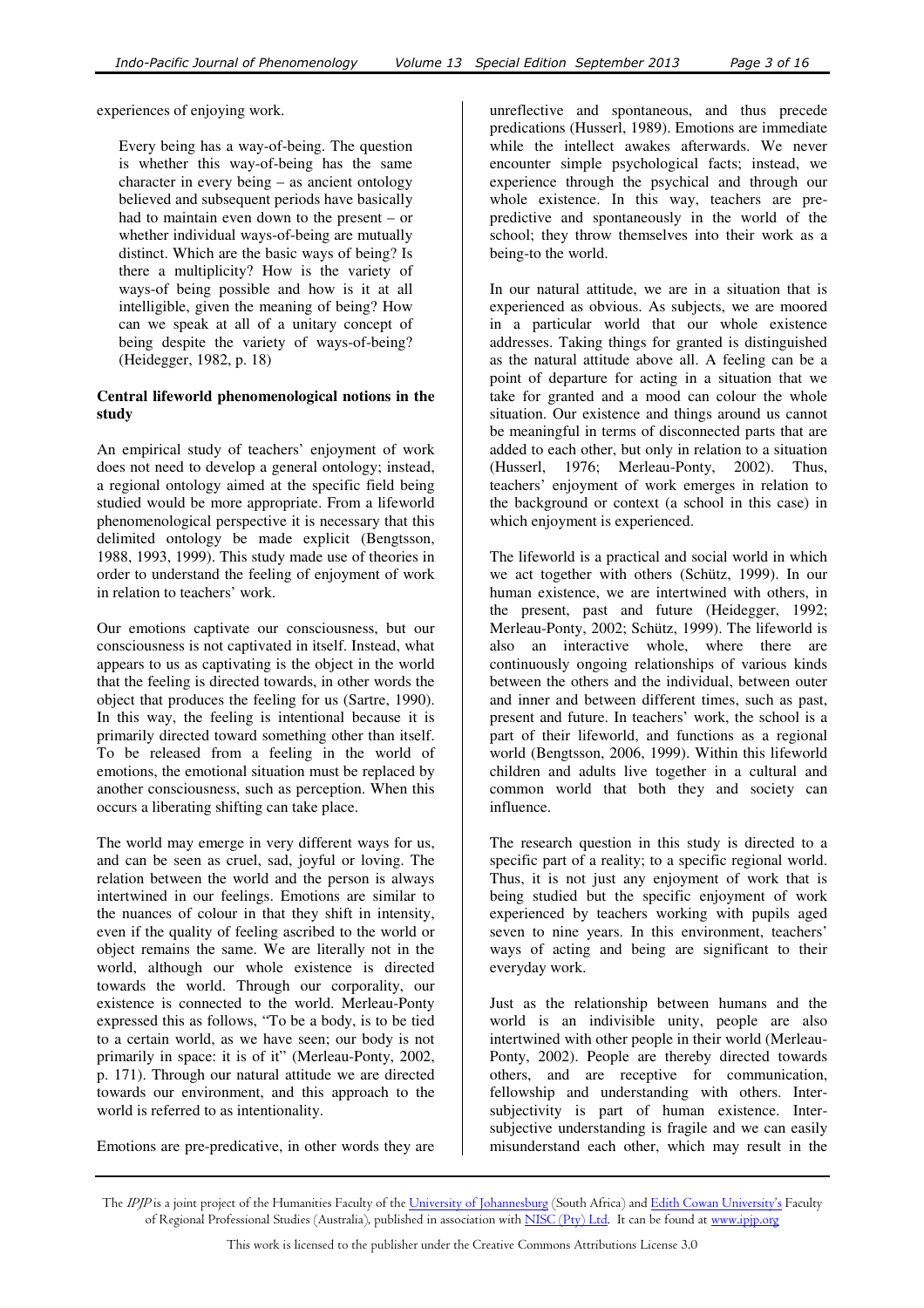interaction failing. A precondition for understanding each other is simply meeting and interacting with others (Merleau-Ponty, 2002). Our interaction with others is a dynamic relationship, where understanding is never definitive, but is constantly shifting depending on the interaction. Interaction is a fluid system in which acts can switch and change direction. The reason we are not constantly misunderstanding each other is that the other's body is a whole where its different parts are integrated with each other and the whole with its environment in such a way that it constitutes a harmonized existence. Thus, it is possible to gain a hint of what another person means but it is not possible to be certain of understanding that person.

Intersubjectivity is a moving system much like style and trends (Bengtsson, 1999). The joy is always in relation to something or someone, and it is constantly unfolding. This is also true of teachers' enjoyment of work.

Bollnow (1989) studied the educational atmosphere as an important ingredient in the work of teachers. He described significant emotional dimensions of teachers' work, and these dimensions share some similarities with teachers' enjoyment of work as a subtle atmosphere. However, although enjoyment of work is one aspect of the educational atmosphere, the concepts of enjoyment of work and educational atmosphere are based on different underlying notions. The concept of educational atmosphere is based on its importance to students' maturity and learning, while the enjoyment of work concept is crucial to teachers' personal experiences of their work.

Sartre (1990) distinguished between a sensation of joy and a feeling of joy. He dwelt on joy as a feeling but did not provide any more detailed descriptions of joy as a sensation beyond the statement that the sensation of joy is "an adapted state of equilibrium" (Sartre, 1990, p. 46), while the feeling of joy is characterized by impatience. The character traits he ascribed to sensation can partly be compared to Heidegger's (1992) description of how human beings always experience the world in a mood. A mood can be sensed and can be subtle and vague, which is consistent with Sartre's (1990) description of a custom state of equilibrium. However, a mood can also be powerful. Heidegger (1992) described mood as an experience that has a vague reference in the situation and that permeates a whole situation. What sets a joyful sensation apart from a joyful mood is that the mood can vary in strength, while a sensation remains subdued.

In the interviews there are several examples of a powerful mood of joy at festive occasions such as graduation or the finale of a thematic work. These

examples have been left out of this article because the aim in this article is to understand the function and importance of a vague and subtle atmosphere of joy in teachers' work. However, the existence of both powerful and subtle moods needs to be acknowledged.

Sartre (1990) described the sensation of joy or pleasure; Heidegger (1992) wrote of mood, and Bollnow (1989) used the term atmosphere. In this article I have used the term atmosphere, which includes various elements from these theories.

## **Methodological grounds**

Phenomenological research begins and ends in lived experience. Within lifeworld theory, experience is always rooted in the world (Bengtsson, 2013). This study is based on the premise that conversations about things that are unclear or that have not previously been expressed in words lead to new discoveries for those involved in the dialogues. Conversations are elemental to our human interaction, and language is a tool to learn about others' experiences as well as to present our understanding to others (Dahlberg, Dahlberg, & Nyström, 2008; Van Manen, 1997).

Emotions can be difficult to observe, but through our ability to tell others about our experiences we are able to express feelings. Talk makes it possible for people to give meaning to their experiences in the world; it also allows them to give meaning to their personal actions (Polkinghorne, 1988). We naturally tell each other about both everyday and special experiences; it is a simple way for us to share our experiences (Kvale, 1997).

Merleau-Ponty (2002) stressed that language is the primary tool available to human beings for making sense in relation to each other. Through interviews, a variety of experiences of enjoying work were collected in order to provide a picture of a varied and intertwined human world. The interview questions were designed to focus on the emotional experiences that we usually do not talk about or that easily remain unnoticed because they are often seen as obvious, as is the case of enjoyment of work. Based on the study's lifeworld approach the intention was to capture the participating teachers' experiences of enjoyment of work in order to gain a broader and more nuanced understanding of these experiences.

As an alternative to interviews, this study could have made use of the participant observation method. However, questions arise regarding how much of teachers' enjoyment of work is visible and observable. Of course, the participant observation method does offer an opportunity to study the subject of inquiry in its natural environment (Dahlberg et al.,

The *IPJP* is a joint project of the Humanities Faculty of the <u>University of Johannesburg</u> (South Africa) and <u>Edith Cowan University's</u> Faculty of Regional Professional Studies (Australia), published in association with <u>NISC (Pty) Ltd</u>. It can be found at <u>www.ipjp.org</u>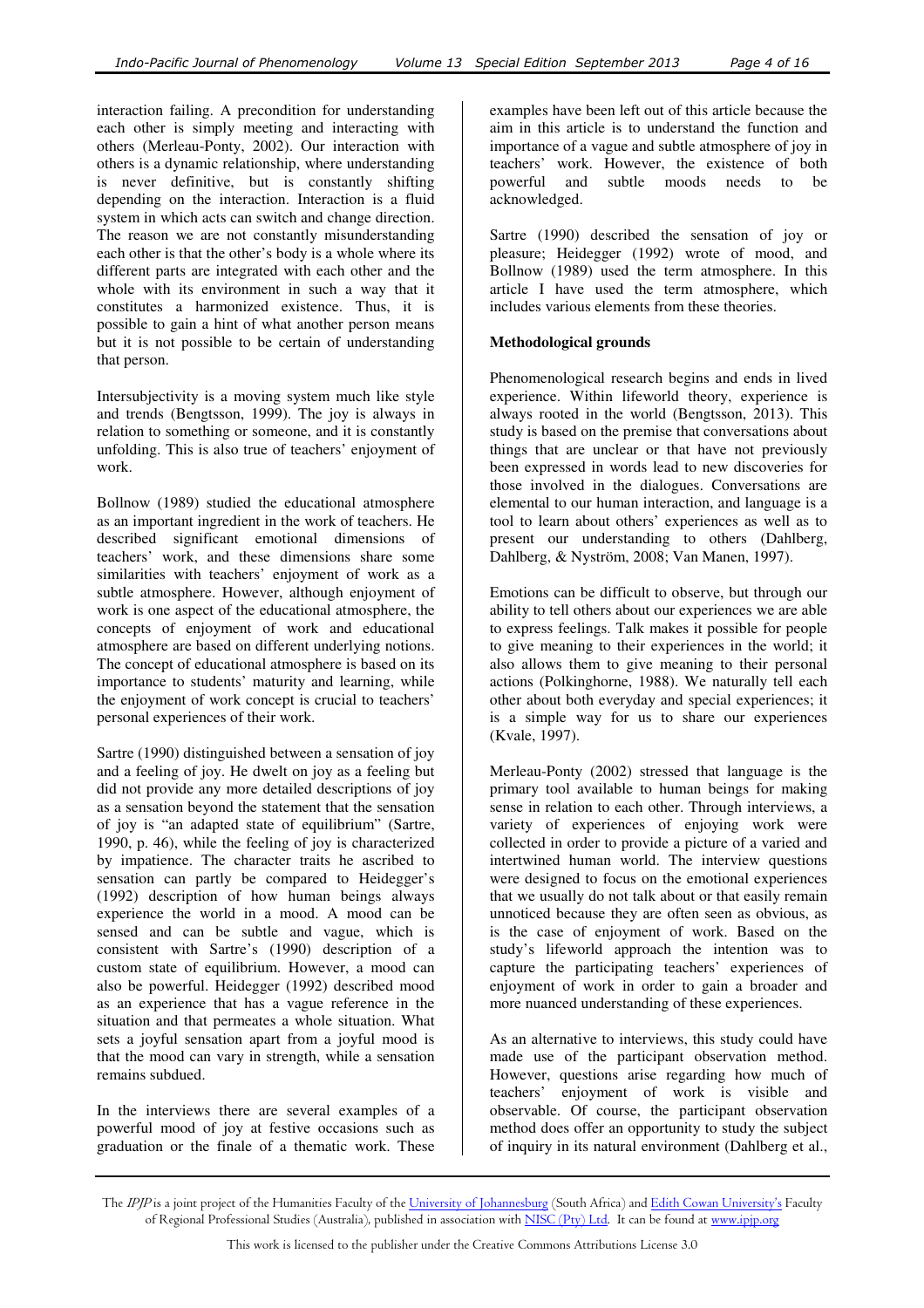2008; Van Manen, 1997). In some cases, observation provides a fuller picture because everything from speech to body language and actions can be captured; this is the strength of observations. Yet, the researcher has less control over observations than interviews. Through an interview, a phenomenon can be focused on in a more precise way. This is both an advantage and a disadvantage when the openness of the phenomenon is limited. The interview method was chosen for this study because this method was considered to be most effective in capturing the phenomena being studied. In addition, it offered an opportunity to turn the teachers' attention to a subject that is often experienced, but rarely described with words. This process is described in the following quotation:

Throughout an interview, as researchers we make a concerted effort to direct the informant's intentional consciousness. This means facilitating the individual's attention towards the phenomenon of interest and directing the interaction towards deeply anchored meanings, rather than superficial attitudes or commonly held beliefs. (Dahlberg et al., 2008, p. 187)

Metaphors can be helpful in analyzing interviews but they have several pitfalls. Some implications of enjoyment of work described in the results led to metaphors, which proved useful in the analysis. By utilizing lifeworld theory to specify how a metaphor can be understood, metaphors were used to aptly describe teachers' enjoyment of work. In studying the different aspects of a phenomenon, language is important in describing the personal experience and its meaning for the one experiencing (Merleau-Ponty, 2002). Experiences are complex in nature. This means that we need to use dynamic language to describe the experience. Metaphorical expressions can be used for scientific understanding as they serve to link abstract theoretical illumination to tangible explanations (Pramling, 2006).

The use of new metaphors can aid in expressing something new that has been discovered in the world, something that was previously hidden. In order to use metaphors, it is necessary to discover something new for which the metaphor is to be used. Metaphors also assist others in discovering something new. The discoveries I want to use the metaphors for in this article are the result of my lifeworld phenomenological study, which includes lifeworld theories. That is how metaphors are used in this study. However, the use of metaphors can also be incorporated into language so that they are taken for granted and thus lose their power. A metaphor can cement a pattern of thinking about a phenomenon, with the result that it hides other perspectives on the world. This means that

the use of a metaphor can prevent us from seeing sides other than those that are in line with the chosen metaphor (Pramling, 2006).

#### **Method**

The data used in this article forms part of the data used in the author's doctoral dissertation. Interviews with 19 teachers about their experiences of enjoyment of work were conducted between February and December 2009 as part of the doctoral dissertation. The teachers in the study were working in four different Swedish compulsory schools with schoolchildren in grades 1-3.

This article includes quotes from five of these teachers selected to show an aspect of teachers' experience of enjoyment of work. The five participating teachers in this article are Felicia, who has worked as a teacher for 14 years; Cecilia, who worked for 15 years; Jenny, 30 years; Ofelia, 32 years; and Nora, 35 years. When the interviews took place, they were all working with pupils aged seven to nine years. At the school where Felicia and Cecilia worked there were about 290 students, and the school where Jenny, Ofelia and Nora worked had approximately 590 students.

As noted above, interview was chosen as the method of data collection in order to gain access to the teachers' personal experiences of enjoying work. During the interviews, I sought the richest possible descriptions of the enjoyment of work based in the teachers' regional world, i.e. their everyday work. Each interview was recorded on tape, and the recordings were supplemented with notes. The interviews lasted between one and one and a half hours. The recordings were transcribed and all the teachers were offered an opportunity to read and comment on the transcriptions. One of the teachers read the printout, but no comments were given.

The interviews were analyzed in order to discern the meaning of enjoyment of work. Phenomenological research requires a reflexive distancing at different levels in relation to the empirical material and in relation to the researcher's own pre-understandings of the topic of interest (Dahlberg et al., 2008). Openness and curiosity about the teachers' enjoyment of work was the guiding principle in the analysis. Although it is impossible for a researcher to fully escape his or her own pre-understanding, I attempted to bridle my pre-understandings through self-reflection and a curious aloofness to the topic of interest (Dahlberg et al., 2008). According to Gadamer (2004), all human sciences always entail some degree of self-awareness, and scientific work must therefore be based on a systematic and orderly use of experience (Bengtsson, 1993b; Merleau-Ponty, 2002). Although this may

The IPJP is a joint project of the Humanities Faculty of the University of Johannesburg (South Africa) and Edith Cowan University's Faculty of Regional Professional Studies (Australia), published in association with NISC (Pty) Ltd. It can be found at www.ipjp.org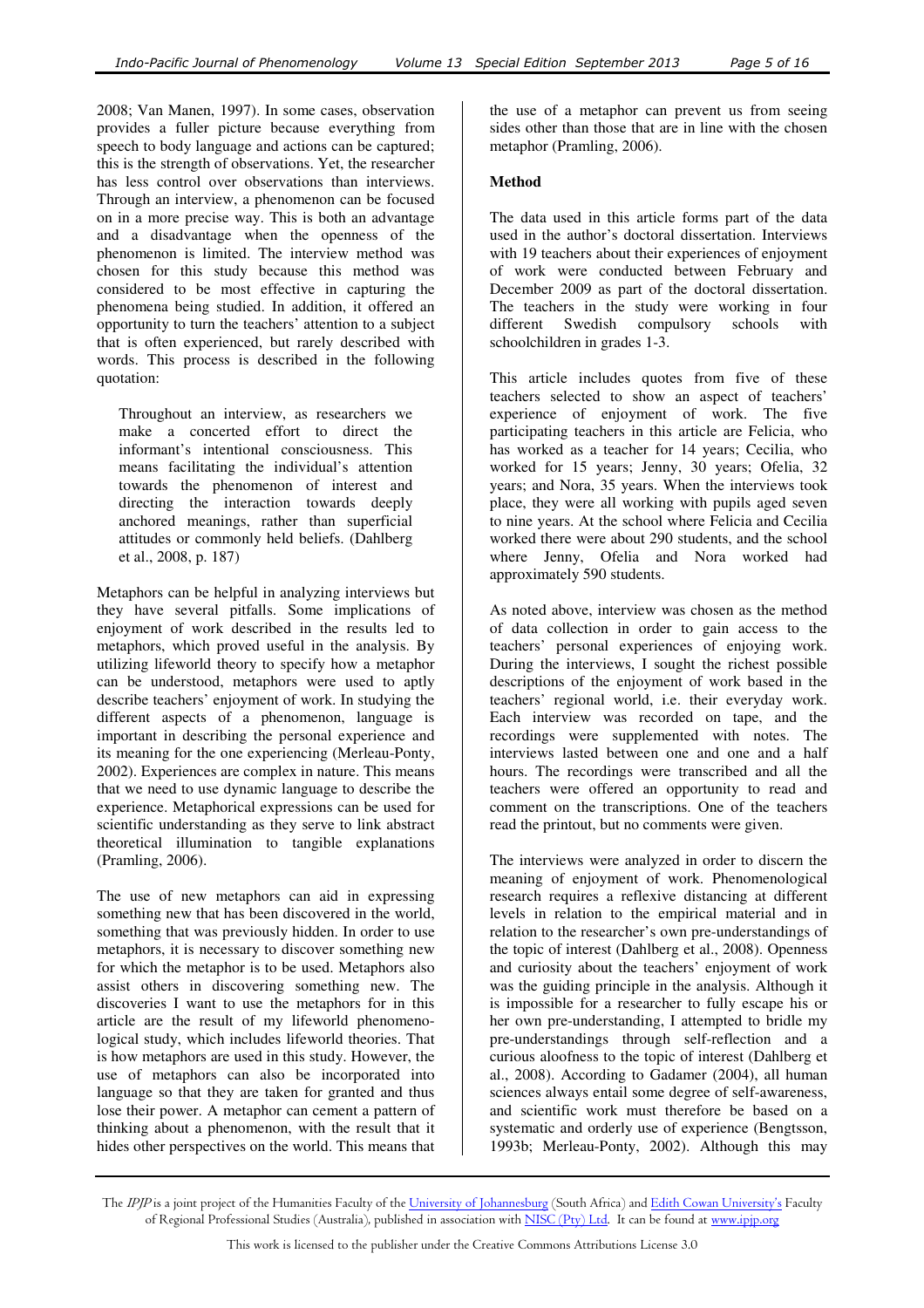seem obvious not all empirical research accounts for the researcher's pre-understanding and experiences as a part of the research process.

Lakoff and Johnson (1980) argued that the concepts we use to describe feelings are often vague or awkward in relation to our experiences. In contrast, a metaphor is better able to capture and express emotional experiences. As I analyzed the interviews with the selected lifeworld phenomenological concepts, different functions and characteristics of enjoyment of work emerged and I described them with the help of metaphors. These results are presented below.

## **Results**

The first topic presented in the results relates to a situation described by Felicia. In this situation, enjoyment of work emerges as taken for granted. This shows how joy is a natural, basic stance in her work. This is followed by a description of Jenny that shows the importance of enjoyment of work for the interaction in the classroom. The quote by Ofelia is another example of enjoyment of works' intersubjective character, and shows how a mood of joy in work is a pre-conscious framework for understanding the classroom situation. Finally, I provide two examples of how the lack of enjoyment of work as a mood is experienced by Cecilia and Nora.

## *Enjoyment of work as an intertwined atmosphere*

In the teachers' descriptions enjoyment of work shows itself in a variety of ways. Felicia talks about many different situations in her work when she experiences joy. The joy she highlights is primarily a subtle joy. When she talks, the idea of joy as an atmosphere in the classroom emerges. This atmospheric delight has some specific characteristics.

The enjoyment of work described by Felicia is an atmosphere that serves as background to what is happening in the classroom and to being with the students. The sensation of pleasure is not particularly intense, which means that it does not stand out, but is perceived as pervasive and obvious. She describes enjoyment of work as small everyday events in the classroom that are really nice and that flow together. The terms Felicia relates to enjoyment of work describe this atmosphere in a simple and robust way. On the one hand, joy is so interwoven with everyday events that it feels hidden in a taken for granted way. On the other hand, she points out that it is possible to note that what is occurring is a little out of the ordinary, and that this is something that can be recognized. Joy often remains unnoticed in its everydayness.

Yes there are the amounts [of situations where the enjoyment of work is perceived]. But I think that it's the same with us adults as it's with the children, that we remember what's going a bit beyond the ordinary. All these little moments that work great in the classroom, yes, all those everyday events, they are intertwined, they are so many and they are so similar, so what one remembers most is what stands out then. (Felicia)

Felicia finds it difficult to link the enjoyment of work to a single event. This is characteristic of the experience of enjoyment of work as a mood. Joy is a part of her everyday work and permeates her work. It influences lessons and breaks, the responses between her and the children, as well as her posture and responses. It is also visible in the results of the students' classroom work as well as in her own classroom work. She ascribes the joy an obvious role in everyday life; it is just there. In her description, joy emerges as fundamental and mundane in its intertwinement.

The joy in her work comes in the moment. Thus, although the subtle enjoyment of work is not primarily related to specific situations, she ties her joy to certain situations. She does not experience enjoyment of work at just any time and in any way, instead it emerges in relation to specific situations in which she feels that the work is going well. However, she is unable to explain exactly how it works. Her way of talking about what it is to be happy in relation to her work reveals how joy is an intertwinement between life and world. It is both her own feeling that the work is going well in the classroom and her ability to see and confirm that the quality of the students' performance is good.

It's in the moment somehow. That you walk around with a smile on your face. And you leave the classroom when the pupils get a break, feeling well. [...] A positive attitude, positive parents as well as being all the time in a positive atmosphere in some way, well, it keeps you going. It's not that someone says to you all the time: "Oh God, this is great! Oh, how good you are!" It's not like that. But it's that you feel for yourself that … you just feel that it's going well and I see it in the results and so, too. (Felicia)

Felicia's joy makes reference to the whole classroom situation. Although it is not pronounced, she both sees and feels this joy. The reference to joy refers to the work as a whole. She describes joy as something that takes place in her own body, in her actions as well as in the activity in the classroom. Enjoyment of work is

The IPJP is a joint project of the Humanities Faculty of the University of Johannesburg (South Africa) and Edith Cowan University's Faculty of Regional Professional Studies (Australia), published in association with NISC (Pty) Ltd. It can be found at www.ipjp.org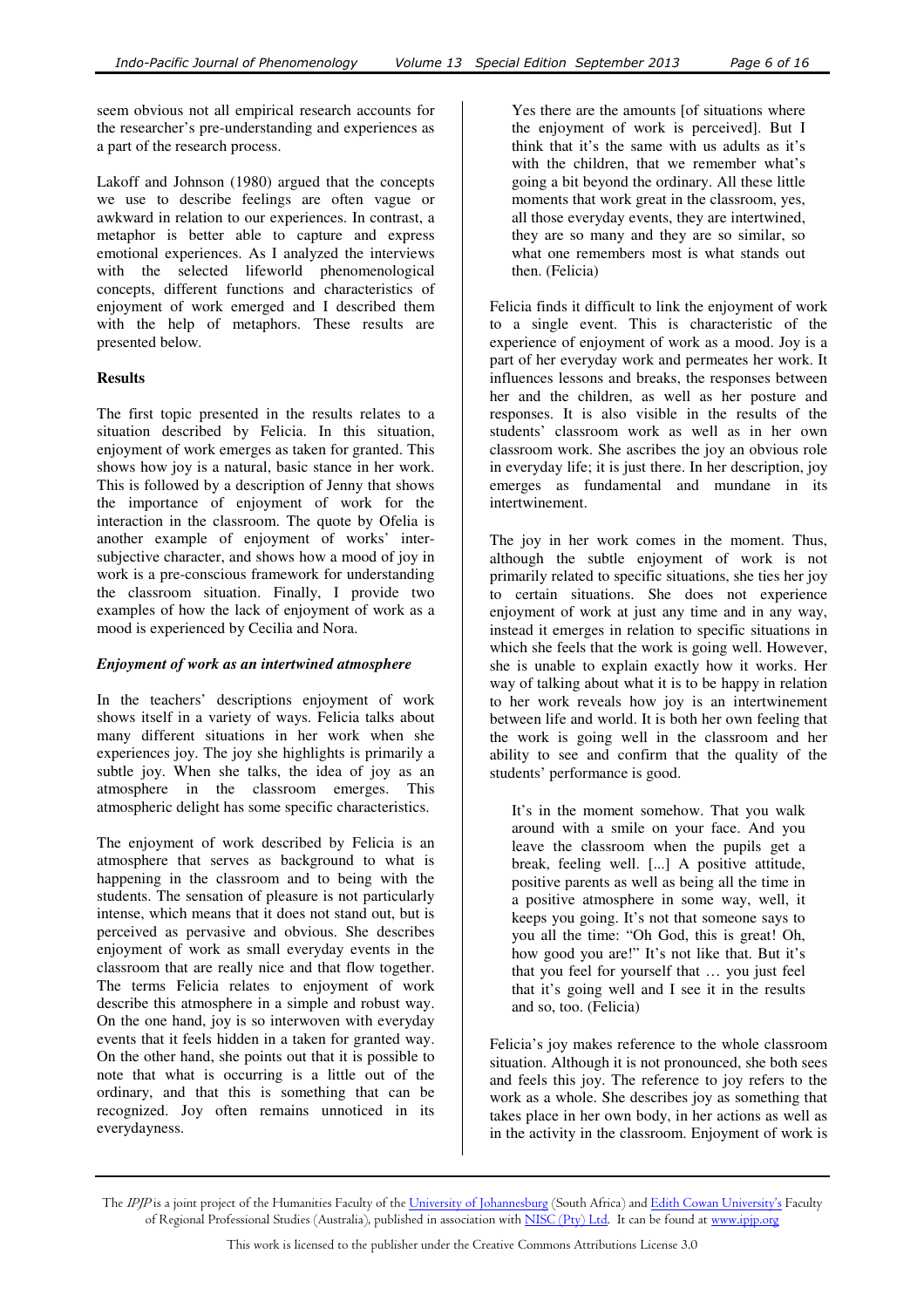described as simple, ordinary and as an intertwinement between her feeling and what is happening in the classroom.

Another characteristic of the enjoyment of work described by Felicia involves experiencing joy as a basic attitude to her work. A feature of her enjoyment of work is that she walks around with a smile on her face. She speaks of joy in her work as a positive attitude, and she adds that it is an ongoing experience. The feeling is connected with the situation and has a clear duration and extends throughout the room. When she talks, she connects enjoying work with the atmosphere in the classroom.

The everyday character of joy also manifests itself in relation to the social dimension of teachers' work. The atmosphere has an impact on the interaction with others. Above all, the sensation of pleasure affects relationships with students and parents, and vice versa. Felicia also shows how her experience of enjoyment of work is associated with the experience of confirmation of her ability. It is not primarily what is expressed in words, instead, it is the mood in the room that conveys and confirms that she is doing a good job. All personal experiences are anchored in the world and Felicia's mood of enjoyment of work is no exception. Her enjoyment of work is both a personal experience and an experience she describes as rooted in the world in that she sees results. In this way, a joyful mood is also distinguished by its practical interest. Teachers' work is a specific job and to experience joy as a teacher has a specific meaning for that teacher's work, as is apparent in the quotation above. Felicia describes the joy from its reference to her work. This reference is vague in that it does not point to anything specific, but is associated with her work as a whole. Felicia also speaks of the practical function of joy in work; it gives her strength and energy, and makes her feel good.

The sensation of joy also gives the situation a specific meaning as joyful. Felicia says that she shares this mood of joy with her students. It is not something that needs to be overtly stated; instead the classroom atmosphere communicates that "Things are going well". Felicia's life as a teacher is coloured by the feeling, and it gives her a mooring in the classroom among her students. The description indicates that the emotional dimensions of the work are of supreme importance in the understanding of the classroom situation. The emotions are to be understood as supreme in the sense that they occur before reflection. It is not primarily through rational reflection that Felicia notes that work is going well; instead, these experiences are emotional and are based on the classroom atmosphere. A joyful atmosphere is immediate in the situation.

# *The significance of enjoyment of work for the interaction*

Jenny describes enjoyment of work as a feeling of flow in her work. Joy is interpersonal in character, and Jenny is linking enjoyment of work to harmony and coherence in relation to the students. The experience of flow in the work creates a good atmosphere in the room that allows teachers and students to experience a happy mood. It spreads comfort that clearly contributes to Jenny's enjoyment of work.

The pupils' eagerness and desire to work is the main reason for Jenny's joy. The presence of frenetic activity in the classroom does not disrupt the calm atmosphere. Jenny describes it as everyone working at his or her own level; although there is a little small talk and mumbling it is fundamentally a tranquil atmosphere. It is this combination of high activity and harmony, "it flows and it works", which is an important source of joy for Jenny. The positive atmosphere in the classroom is related to enjoying work in two ways. First, the activity and the harmony in the classroom are signs of joy as a receipt for good work, just as one would receive a receipt for delivering supplies to the school. However, they are not only signs of joy; they are also ingredients in the joy that prevails.

Yes, thus, when I feel really great enjoyment of work in the classroom, then it is so that all the students are active, you can have ... say that we have Swedish and I have had a briefing about something. And there are many exercises to this stuff and everyone works at their own level and with what that particular student needs. It's a little small talk here, a little hum, but it's still a calm atmosphere. "And Jenny, you come a little and watch!" And you know so ... and I can just look out. Oh, so very lovely! Everyone is working on one's own and it flows and it works. Then, I think it's so sweet! Yes, but it's like a thing. And then it is not this "haha what fun", but it is actually harmony. There is coherence in the room ... (Jenny)

Jenny identifies the enjoyment of work that she feels in the situation as a specific kind of joy. It does not belong to a feeling of joy she associates with laughter and with fun; it belongs to a feeling of joy whose meaning is harmony and fellowship. She calls the joy coherence. Coherence can be understood in the sense of orchestral instruments all being tuned in the same key. She also uses the word harmony, another metaphor from the world of music. Her use of the term harmony suggests that her enjoyment of work is associated with her relationship with her students and

The IPJP is a joint project of the Humanities Faculty of the University of Johannesburg (South Africa) and Edith Cowan University's Faculty of Regional Professional Studies (Australia), published in association with NISC (Pty) Ltd. It can be found at www.ipjp.org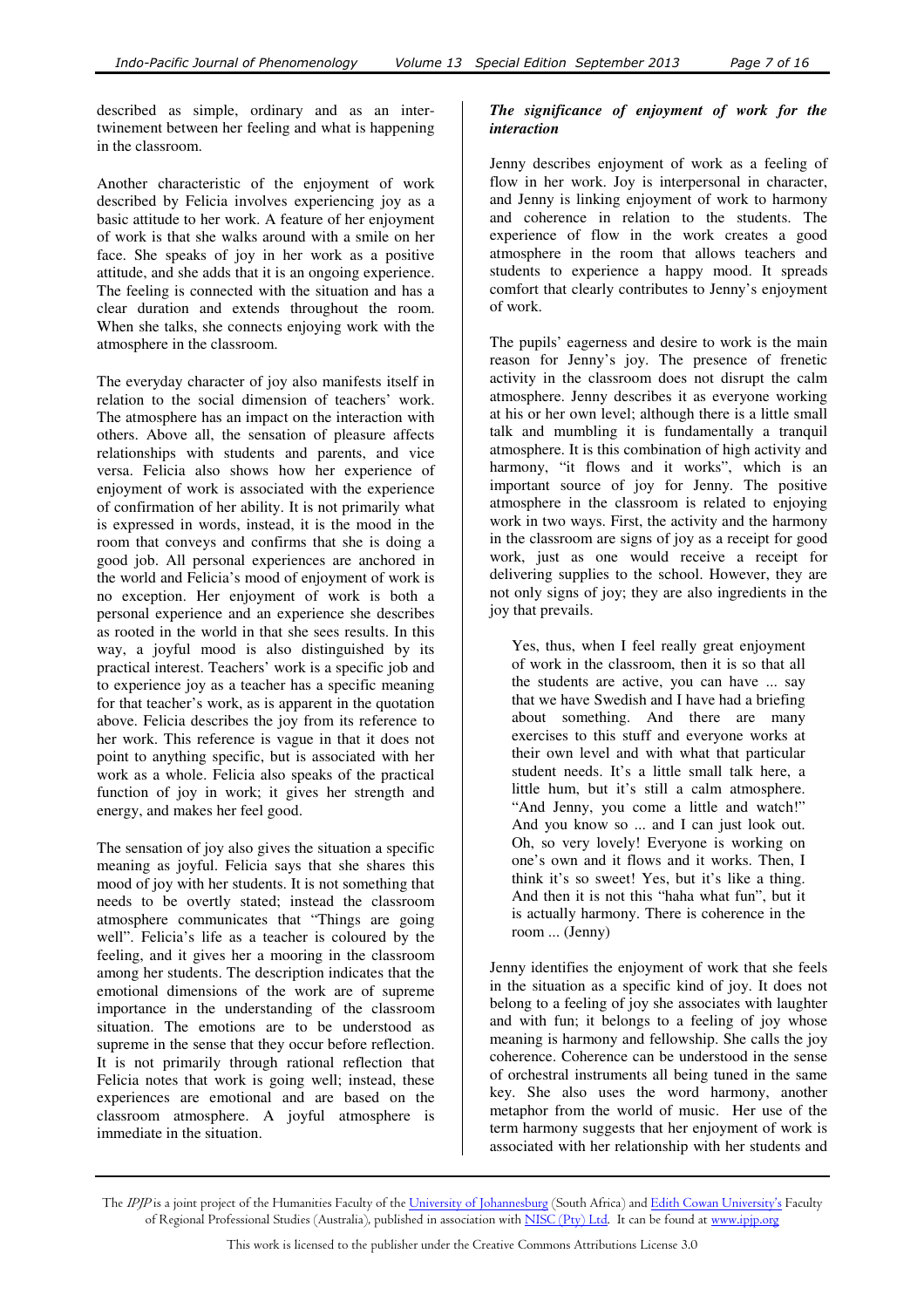the interactions that occur between them. The atmosphere of enjoyment of work means they are in tune with each other.

Ofelia describes the importance of a calm and happy atmosphere in the classroom. Teachers of younger students spend extended periods with their schoolchildren, which makes it possible for them to get to know their students. Ofelia says it is important to know the students and establish a good relationship with them in order to ensure that an atmosphere of joy is able to reign in the classroom. There is a clear connection to time here, even if time itself is no guarantee that enjoyment of work will be achieved. Rather, a variety of things should come together for the feeling of a joyful atmosphere and flow to be reached. Teachers' work is interpersonal and the classroom influences, and is influenced greatly by, the emotional aspects. The atmosphere experienced influences how teachers and students perceive their schoolwork.

Creating belonging and well-being is important for enjoyment of work, but Ofelia also speaks about the importance of order and control. As she became better acquainted with her students she felt more freedom to joke with them without the situation getting out of hand. A happy atmosphere not only creates the freedom to joke, but it also encourages spontaneity in the work, and provides the ability "to throw out some stuff".

That we like being together, that I think it's fun to get to know them, and as in really getting to know them, so that you know more, like almost read each other's thoughts. Therefore be able to kid, throw out some stuff but still know that the situation is calm, without 'popping'. One can also have a little spontaneity then. It's a bit of the enjoyment of work, when you get this relationship between each other. [...] ... When you feel the atmosphere, i.e. it's good; it's a calm and happy atmosphere. (Ofelia)

Both Jenny and Ofelia describe how the mutual balance between freedom and control in their work becomes visible and is a prerequisite for enjoyment of work as a subtle atmosphere. The calm and happy atmosphere is based on a sound relationship. Conversely, Ofelia further describes how a joyful mood also becomes a facilitator.

## *The absence of an atmosphere of enjoyment of work*

Cecilia provides another example of the fundamental importance of enjoyment of work as a subtle atmosphere in teachers' work. That work flows is an amazing feeling and it is closely linked to the activity

that takes place in the classroom. For Cecilia, a happy atmosphere is linked to everyone knowing what to do and work flowing smoothly.

It's a bit different, sometimes you feel the fluency or as having an awesome feeling, Yes! Everyone knows what to do and I'm there and I feel that I'm enough and enjoying the kids' work and everything. (Cecilia)

Cecilia's feeling of being enough also links joys to a sense of confirmation. She describes her sense of enjoyment and suggests that joy emerges in its intersubjective character. It is an experience that she shares with the students; it spreads out over everything.

These moments of joy overflow at work and can easily turn into a completely different experience and stress and disorder can emerge as dominant feelings. It is only in those situations where the interaction works and where there is harmony that the joy of fluency in the work occurs. As Cecilia continues in the interview, we come to understand that the experience of joy is fragile and can be easily lost when an increased tempo, ambiguity or small change occurs in the structure. Cecilia also says that this can occur because she is simply feeling a little unhealthy on a specific day, or is not on top of her game for some reason. She describes this sense of lack of enjoyment as feeling chased, or a sensation of feeling as if she is one step behind. Then both students and teacher experience a feeling of stress.

Cecilia explains that she sometimes feels that she needs to step up the pace and that this feeling spreads to the students. According to Cecilia, the atmosphere in the classroom can be radically different due to the shift of small nuances that results in the whole situation becoming unmanageable. It can be difficult to determine exactly what has led the fluency in the classroom to fail. Lessons' flow cause joy in work; but when fluency is exchanged for stress and increased tempo, the joy is diminished and is replaced by negative emotions such as failure and discomfort.

But sometimes, you feel that it gets out of hand and that there is such a lesson that you yourself either were a bit vague in your instructions, or you feel a bit lower some day and then I somehow feel that I am one step behind throughout the lesson. It is increasing its pace, the kids are stressed and want very much help, and so you go into the trap of just rushing faster and faster. And while you help someone, there is someone else with a book in front of your face and then you go into that trap and help it, though you really are very clear with that everyone sits and raises his or

The IPJP is a joint project of the Humanities Faculty of the University of Johannesburg (South Africa) and Edith Cowan University's Faculty of Regional Professional Studies (Australia), published in association with NISC (Pty) Ltd. It can be found at www.ipjp.org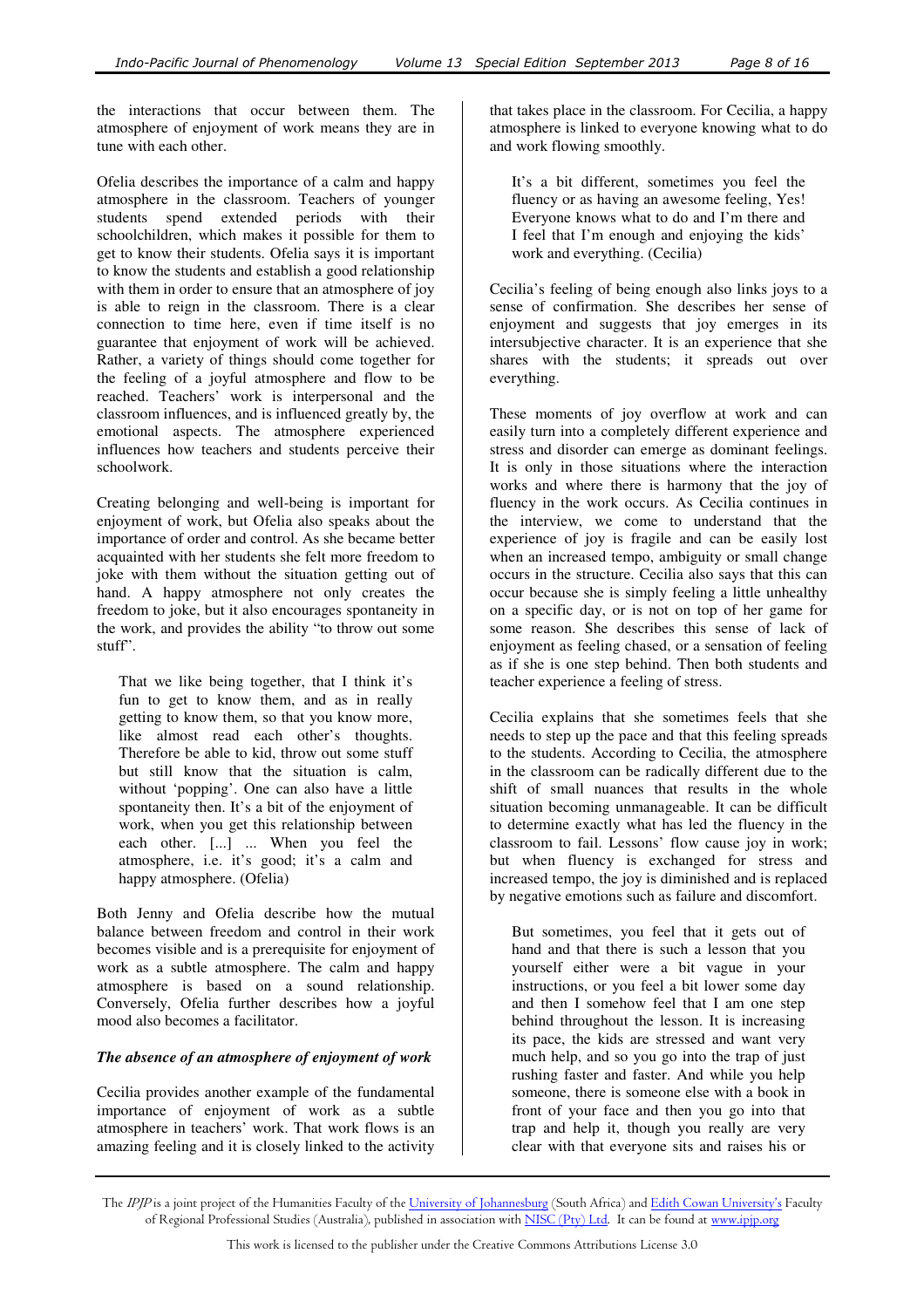her hands. And then someone realizes that: Yeah, she did it! And so it is five more in front of you. So yes, you can go into spin sometimes. And then you think afterwards: What was it that happened? (Cecilia)

Cecilia describes enjoyment of work as something that affects her whole person. Her actions are influenced and changed based on how the situation appears to her and the mood that prevails. She experiences the classroom rhythm quite differently when this atmosphere is absent. The joy associated with a feeling of peace and harmony in the classroom makes the situation appear open and full of possibilities. This feeling is diminished by the experience of stress. In these instances, an atmosphere of joy and harmony is replaced by a sense of insufficiency and stress. The whole situation appears radically different for Cecilia when an atmospheric shift takes place.

Since enjoyment of work is so closely connected with the everyday life as a teacher, it is sometimes only noticed once it is lost. It is the lack of enjoyment of work that reminds teachers that it is something that is often part of everyday life as a teacher among young children. Nora describes enjoying work as something she takes for granted that has a powerful impact and becomes visible only in its absence.

You take it for granted, but when the "shade goes down" [a Swedish expression for being unhappy], then it's ... then you don't know if you would barely get to work. (Nora)

Both Cecilia and Nora experience joy as a natural emotion in their work as teachers. Nora points out that the joy of work is first noticed when it is no longer present. The above quote also shows the powerful role that enjoyment of work plays in a teacher's everyday life. Nora refers to enjoyment of work as something you simply cannot be without as a teacher. Joy allows teachers to work and, according to Felicia, it provides them with strength and energy. Teachers' experience of enjoyment of work is therefore fundamental to their functioning as teachers. In this way, it is similar to a floor on which they are able to stand.

## **Theoretical deepening of the results**

In the results, the idea of enjoyment of work as a mood within teachers' work emerges. This section is a theoretical deepening of the results. A lifeworld phenomenological elucidation of the result strives for a deeper understanding of what appears within the results (Bengtsson, 1999; Dahlberg, Drew, & Nyström, 2001). The lifeworld phenomenological concepts selected are used to understand the function

and significance of a subtle atmosphere of enjoyment of work for the work of classroom teachers.

#### *An intertwined atmosphere of enjoyment of work – Enjoyment of work as a floor*

Enjoyment of work emerges as a foundation in the work of a teacher. The joy is a feeling that gives teachers an anchor and a foothold in their everyday work. The subtle enjoyment of work's bodily anchoring has a linking function that allows teachers to feel at home in their work. The joy is familiar and obvious, which can be likened to the floor's stability and fundamental significance.

In Felicia's description, enjoyment of work emerges as something that is taken for granted in everyday life and as something which is intertwined with small everyday events. The joy she is talking about does not have a specific reference in the world as an explicit feeling of joy (Sartre, 1990), but is spread out throughout the classroom. Enjoyment of work's composite character emerges in the situations she describes. It is intertwined with Felicia's work as a whole, and it has the character of a mood (Heidegger, 1992). Her description of enjoyment of work is of something that colours the whole classroom situation. This description is similar to Sartre's (1990) way of describing the sensation of joy as well as being similar to Heidegger's (1992) description of existence as 'being tuned'. Describing enjoyment of work as a feeling of joy is explicit and this makes it easier to recognize and reproduce. Feelings have their roots in the world and we are able to ascertain their origins. A mood, however, lacks this particular stronghold in existence and its source is more uncertain because it is spread out everywhere (Buytendijk, 1951; Heidegger, 1992). Both of these emotional states (joy as a feeling and joy as a mood) share the experience of intense presence and a sense of the 'here and now' as well as a strong association with the body.

In everyday life joy is invisible in the sense of being unnoticed and taken for granted. The subtle atmosphere of enjoyment of work is hidden in everyday life and experienced as a part of the natural attitude in the lifeworld. The natural attitude is characterized by the interdependence between life and the world, and the lifeworld is the foundation for everything we experience (Husserl, 1976). Felicia shows how her enjoyment of work is a way to be in her everyday work. It is not a conscious or explicit stance, instead the feeling is pre-predictive. This characteristic of the joy in work may influence the way in which the work emerges. It forms a background for the whole classroom situation and the activities that take place within that situation. Experiencing enjoyment of work appears as a natural attitude in teachers' work, a way of being-to the

The *IPJP* is a joint project of the Humanities Faculty of the <u>University of Johannesburg</u> (South Africa) and <u>Edith Cowan University's</u> Faculty of Regional Professional Studies (Australia), published in association with <u>NISC (Pty) Ltd</u>. It can be found at <u>www.ipjp.org</u>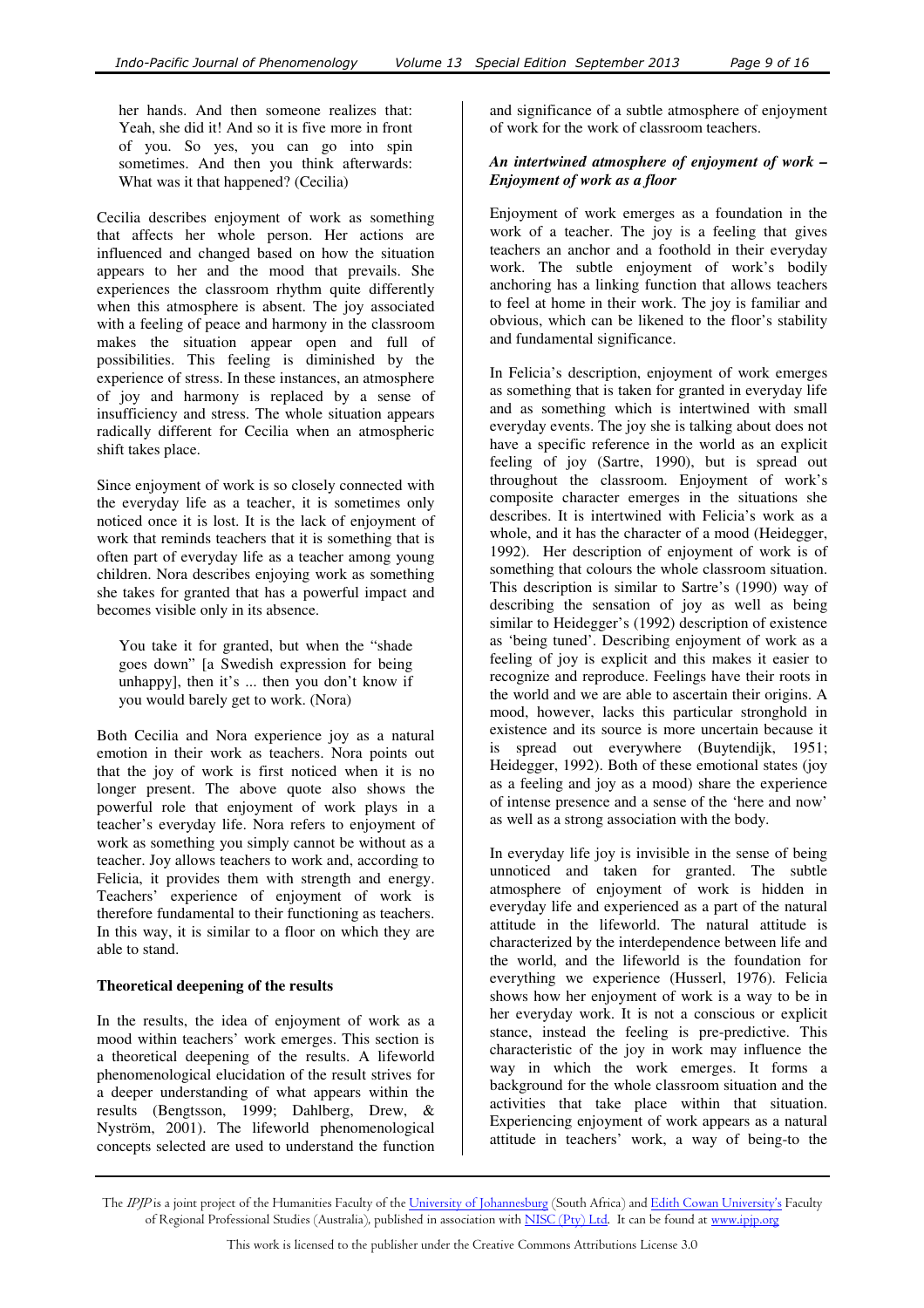world. Joy is a basic attitude that is pre-predicative and this makes it powerfully effective and apparent, but rarely noticed.

The lifeworld is complex and cannot be captured in simple explanations without being reduced (Bengtsson, 1993). Felicia's enjoyment of work shows how joy occurs in the intertwining between the inner and the outer; between the mental and the material. Thus, understanding joy in this manner rejects any understanding of either-or thinking. Instead, enjoying work is characterized by both-and thinking; this means that joy could be described as having kind of an in-between character. Enjoyment of work is not only a subjective inner feeling but also involves a reference to the outer situation. For Felicia, this reference is to the work as a whole and not to a feeling of joy in a particular person, thing or phenomenon (Buytendijk, 1951; Sartre, 1990).

Enjoyment of work is not directed towards itself, but towards what happens in the regional world that Felicia forms part of, in this case the classroom. It is associated with her actions and activities that occur in the classroom and in her own body. This is also how it appears as a specific kind of joy associated with Felicia's work. Felicia's lived body is the link between the inner and the outer, between life and the world (Merleau-Ponty, 2002). What distinguishes Felicia's enjoyment of work is its importance as a natural attitude in her work.

The joy colours Felicia's entire life and world as a teacher. The feeling captures both her body and mind, but she does not recognize being trapped in a feeling. Instead, she experiences enjoyment of work in the manner that Sartre (1990) describes as the magic of feelings. In other words, the whole situation becomes pleasantly tuned without her even touching the situation. What appears to Felicia as captivating is the classroom situation to which the feeling is addressed. The atmospheric joy is subtle in its character, which depends on its being pre-predicative and on it being directed toward the whole context in which it is experienced. Thus, the overall situation emerges as pleasantly tuned by Felicia's sensation of joy. She experiences the situation in her natural attitude as joyful.

Felicia's experience of joy has a practical interest in the work that she is involved in, because the reference of joy in the concrete situation makes her feel secure and anchored in her work. Felicia's enjoyment of work involves rejoicing over that which is related to her ongoing work. According to Heidegger (1992), our existence as human beings is characterized by concern and we are therefore practically geared to take on the tasks at hand. Felicia's behaviour is associated with a feeling of joy that means satisfaction and contentment.

For the teachers, the experience of enjoyment of work as a mood is a foundation of their work. For the teachers, this taken for granted experience of enjoyment of work acts as a floor. Thus, it simply exists but is as unnoticed and taken for granted as a floor. It constitutes a basic condition that is necessary in order to feel good and be able to work as a teacher. Just as the floor gives stability and security in life, the teachers link a feeling of joy in everyday work to something that guarantees functional and good work in the classroom. They expect this fundamental joy in work to be present as a base for the work they perform. They do not primarily need excited shouts and praise; rather, joy is experienced throughout the whole work situation and affects them in their entire person. The joy gives the situation a specific meaning, and the embodiment of the joy anchors the teachers in their work.

## *The significance of enjoyment of work for the interaction – Enjoyment of work as a receipt*

Another metaphor that can be used to understand the meaning of enjoyment of work as a subtle atmosphere in teachers' work is the image of enjoyment of work as a receipt for a job well done. In this metaphor enjoyment of work is compared to the receipt one receives for goods having been delivered. The teachers describe how they experience the atmosphere in the classroom as acknowledgment of their work. This positive atmosphere is a receipt, which confirms the good work and lets them know that everything is going well. .

In Jenny's description, the enjoyment of work's intersubjective character becomes visible in relation to the activity that takes place in the classroom. A mood of joy contributes to an understanding of the situation as joyful. This joyful atmosphere in the classroom is something that Jenny shares with the students. She experiences a consensus in relation to this joyful atmosphere. The lifeworld is a social world in which we are intertwined with other people (Merleau-Ponty, 2002; Schütz, 1999). Jenny's beingto-the-world is directed towards the students in the classroom, and she describes her enjoyment of work as something that originates in the meeting with the students. The classroom's positive and joyful atmosphere emerges in relation to the students.

Both Felicia and Jenny describe a feeling of enjoyment of work as a confirmation that they are doing a good job. Their experience of enjoyment of work as confirmation reveals their dependence on their relationship to the students. The work is interpersonal, and therefore the enjoyment of work is also interpersonal. In order to experience enjoyment of work, it is not enough that Felicia is happy; her happiness is dependent on the students. Enjoyment of

The IPJP is a joint project of the Humanities Faculty of the University of Johannesburg (South Africa) and Edith Cowan University's Faculty of Regional Professional Studies (Australia), published in association with NISC (Pty) Ltd. It can be found at www.ipjp.org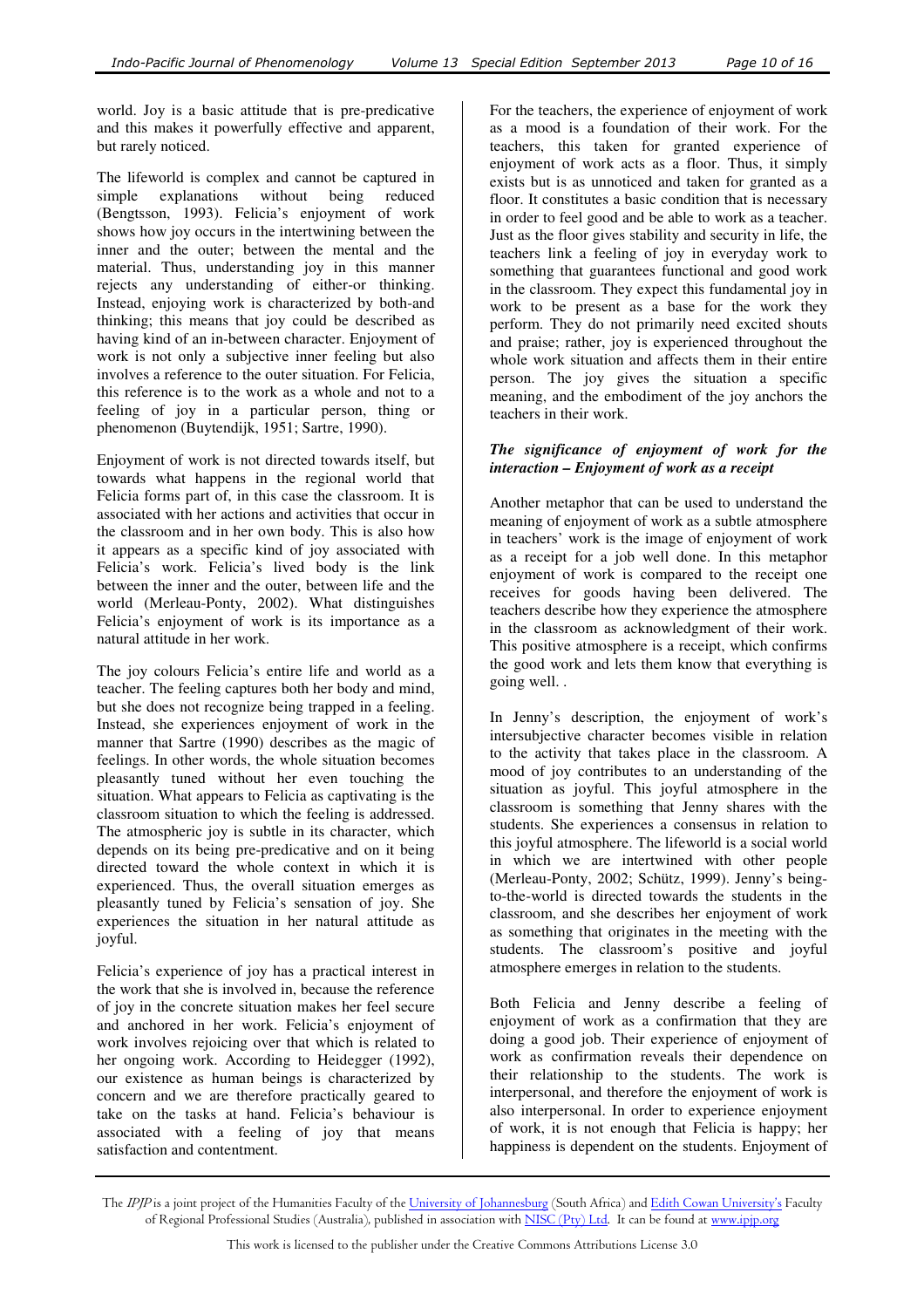work is an intersubjective experience in the classroom.

Jenny also talks about the consensus that she feels and her sense that the students' high labour intensity indicates that the work is going well. The teachers' reference to confirmation as part of their enjoyment of work involves linking enjoying work to a feeling of satisfaction with their labour. In their descriptions, they describe this feeling as being very important. Cecilia says that she enjoys the pupils' work, while other teachers say that joy gives them strength, desire and motivation in their work. Joy also brings a sense of coping with work and a sense of security in relation to the tasks that surround them. This understanding of enjoyment of work shows the interpersonal character of teachers' work and the teachers' interdependence with their students in their work. It is not enough that they experience joy; their job is dependent on the students' response and desire to work. This dependency is characteristic of teachers' work. The work's relational character is a source of joy for the teachers, but this source can be reversed and joy can be diminished if, for example, the students do not respond positively.

# *The significance of enjoyment of work for the interaction – Enjoyment of work as a door opening*

A feeling of joy is primarily a positional consciousness and not a reflective consciousness. Buytendijk (1951) described joy as an open attitude, an expectation of the unexpected. Felicia shows such a positional approach to work when she says that she walks around with a smile on her face and she has a positive attitude toward work. Bollnow (1989) also described a joyful mood as making us open ourselves to the world. This assumption rests on Heidegger's (1992) assertion that we always exist in a mood. Our lives are characterized by always being in a mood, which makes it possible for us to understand the fundamental differences between different moods such as cheerful, dejected, happy or sad. These moods show their clear contrasts with the activities and actions that are expressed. According to Bollnow (1989), if we are depressed and gloomy, life becomes dull and joyless, and we retreat into ourselves. Conversely, a happy mood opens us to the world. It arouses curiosity about our surroundings and provides an opportunity to experience joy in our actions. Joy opens us for spontaneous activity and playfulness (Bollnow, 1989). Ofelia speaks of the ability to act spontaneously as an aspect of enjoyment of work.

A joyous atmosphere emerges as taken for granted, and in their natural attitude teachers are opened or closed to different ways of acting. A joyful mood is thus a natural attitude that the teachers act on spontaneously. They can, of course, reflect on this

subtle atmosphere and thus act on both reason and emotion. However, the feeling is pre-predicative and thus precedes the reflection. This does not mean that an emotional behaviour is the same as an irrational act. On the contrary, emotional responsiveness provides an opportunity to act sensitively in relation to the situation (Anderson, 1994; Nussbaum, 1995). This is exemplified by work appearing efficient and enjoyable for Cecilia when she feels joy and the work flows well.

Emotion and reason interacting in teachers' work allows action to be accompanied by a greater responsiveness and sensitivity in relation to the whole classroom situation (Nussbaum, 1995). An atmosphere of enjoyment of work makes Ofelia feel free to joke with students and also allows for spontaneous activities. In this way, a sense of enjoyment of work is fundamental to teachers' actions in their work and what emerges as possible within this context (Buytendijk, 1951).

This basic attitude of joy in work is like a door opening to different possibilities for action. Joy as a mood helps the situation be open to new and unexpected actions. The work appears more open and richer in ways to act. Experiencing this fundamental joy creates room for variety and spontaneity in the work. For Ofelia this means that she can spontaneously blurt out some ideas. This openness, which is part of joy, contributes to an expectant attitude toward work. The joyous atmosphere has an inherent feature of producing an open situation for the teachers. It is like standing in a door opening where you have a hopeful attitude towards that which is yet unknown.

The picture of enjoyment of work as a door opening becomes even clearer when it is contrasted with teachers' experience of joy when it is shrinking or being hindered. When the mood shifts, the situation closes and opportunities to act shrink. As in the example with Cecilia where time becomes an opponent chasing her, her actions become fragmented and she feels insufficient in her work. As the door closes, her whole person experiences the work differently. She feels that she loses control and loses her foothold in the situation.

Emotions exist in a mutual relationship between life and the world. Various moods put our lives into motion, and how this movement develops or declines is due to this reciprocal relationship, which is the very basis of our existence. According to Husserl (1976), our consciousness is always conscious of something towards which it is intentionally directed and that thus has a meaning for us. A consequence of this assumption is that our feelings are not viewed as meaningless consciousness or merely mental; rather it

The IPJP is a joint project of the Humanities Faculty of the University of Johannesburg (South Africa) and Edith Cowan University's Faculty of Regional Professional Studies (Australia), published in association with NISC (Pty) Ltd. It can be found at www.ipjp.org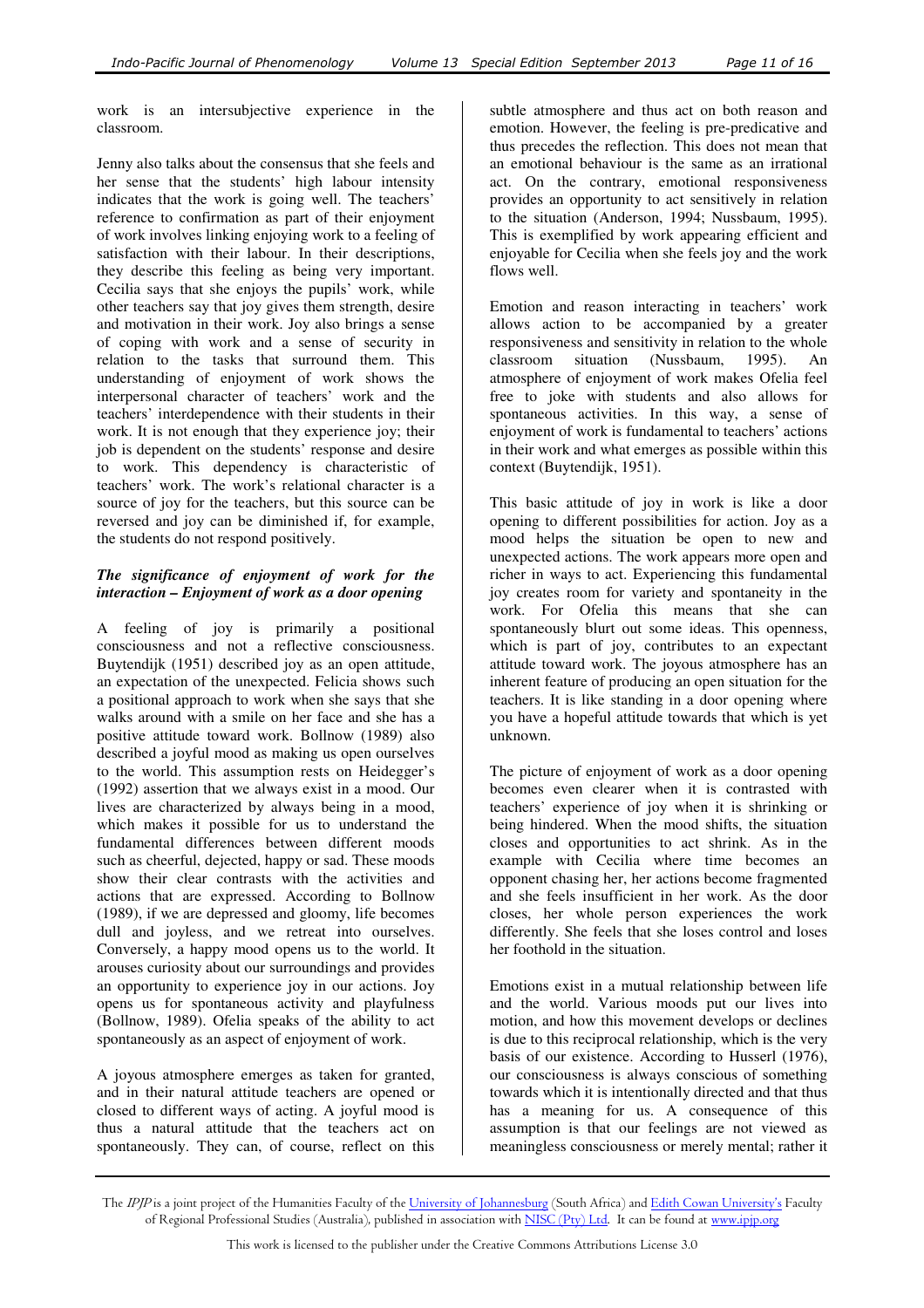means that a situation requires a response. Our emotional attitude is our response that we act on intentionally (Buytendijk, 1951).

## *Absence of enjoyment of work*

Heidegger (1992) describes our existence as human beings as an existence in a mood. Mood is fundamental to our existence, and we are never "masters of the mood by becoming free from mood, but always by bringing in some new, or opposite mood" (Heidegger, 1992, p. 179). We can apply this description of mood to Cecilia's experience of her mood shifting in her enjoyment of work. Her experience of enjoying work appears fragile in its dependence on her students and the teaching situation. According to Sartre (1990), an emotion is a way of experiencing the world. He argued that our emotions affect the world in a magical way. Through our emotions, the whole world is changing before our eyes without us even touching the world. However, the world can also affect our emotions, because it is from situations, people and things in the world that a mood or feeling develops.

A mood of enjoyment of work is something that unfolds in an ongoing process. This means that a given atmosphere may cease at any time, making it fragile. Both Cecilia and Nora describe joy as a natural attitude in relation to their work. Cecilia's description of enjoyment of work is a way to be in her job that affects her whole person. Her actions are influenced and change on the basis of how the situation appears to her and the mood that prevails. The joyful atmosphere associated with the experience of harmony and peace dissolves and is replaced by an agitated atmosphere, where the time and the rhythm in the classroom are completely changed.

Although the nuances that overthrow the peace and flow that exists are small, the feeling associated with these nuances is palpable and completely changed. Heidegger (1992) pointed out that we are always in a mood and a mood is therefore always replaced by another mood. In the classroom situation the atmospheric joy, which was characterized by a sense of calm and openness to various possibilities for action, is replaced by the experience of stress. The whole situation emerges in a radically different way through the atmosphere that Cecilia experiences. This is a concrete example of emotion's magical character (Sartre, 1990) and shows how feelings affect a situation as well as how a situation affects feelings.

Enjoyment of work as a floor to stand on in everyday life becomes clear when Nora points out that the joy in work is first noticed when it is no longer there. When the floor is snatched away, life becomes uncertain and stability in life is lost. Enjoyment of

work's powerful role in the everyday life of a teacher becomes evident when Nora says that enjoyment of work is something she simply cannot be without. The expression 'enjoyment of work' focuses on a specific kind of joy. It is a joy that is associated with work, and the two have a mutual influence on each other. There is a circular causality between work and pleasure so that joy may have its source in the work, and a cheerful attitude can rub off on the whole work situation.

The teachers' expect to experience joy in their work. They see enjoyment of work as something obvious and take this fundamental emotion for granted in their natural approach to their work. That is why it is often noticed first when it is absent. That is why the implicit atmosphere of joy in work is a basic attitude and teachers refer to it as a starting point for coping with everyday life as a teacher. If the joy shrinks or is suppressed they lose stability and control in their work. The teachers feel lost in their work when the subtle atmosphere of joy is lost. The atmosphere of stress and anxiety that replaces enjoyment of work is flaccid in character and makes the whole situation seem like a quagmire.

Our emotional life functions to bind us to the situation in which we find ourselves. Emotions involve us in a situation, but also the reverse is true, that is, they involve the situation in us (Mazis, 1993; Merleau-Ponty, 2002). The teachers' experiences of joy as a receipt or confirmation of a job well done is also lost in situations where enjoyment of work is absent. Instead, the teachers feel insufficient and pressured by the students' needs and the growing scarcity of time at their disposal. Their attitude toward their work changes and their ability to manoeuvre is perceived as shrunk and closed. This could be likened to the door slamming shut.

## **Discussion**

Let us return to the question I asked initially in this article. What is the significance of enjoyment of work as a subtle atmosphere for teachers among younger children in school? The results show that enjoyment of work as an atmosphere appears to be fundamental in the work of teachers. This mood is common in teachers' daily lives, but is often unnoticed and taken for granted. Despite this, a joyful mood is powerfully effective in their work and of utmost importance. In this way it serves as a floor, grounding their work.

By applying a lifeworld phenomenological perspective to teachers' descriptions of everyday situations where they experience enjoyment of work, their personal experiences are illuminated. We can see the complexity of enjoyment of work and how it is intertwined with teachers' work as a whole. In their

The *IPJP* is a joint project of the Humanities Faculty of the <u>University of Johannesburg</u> (South Africa) and <u>Edith Cowan University's</u> Faculty of Regional Professional Studies (Australia), published in association with <u>NISC (Pty) Ltd</u>. It can be found at <u>www.ipjp.org</u>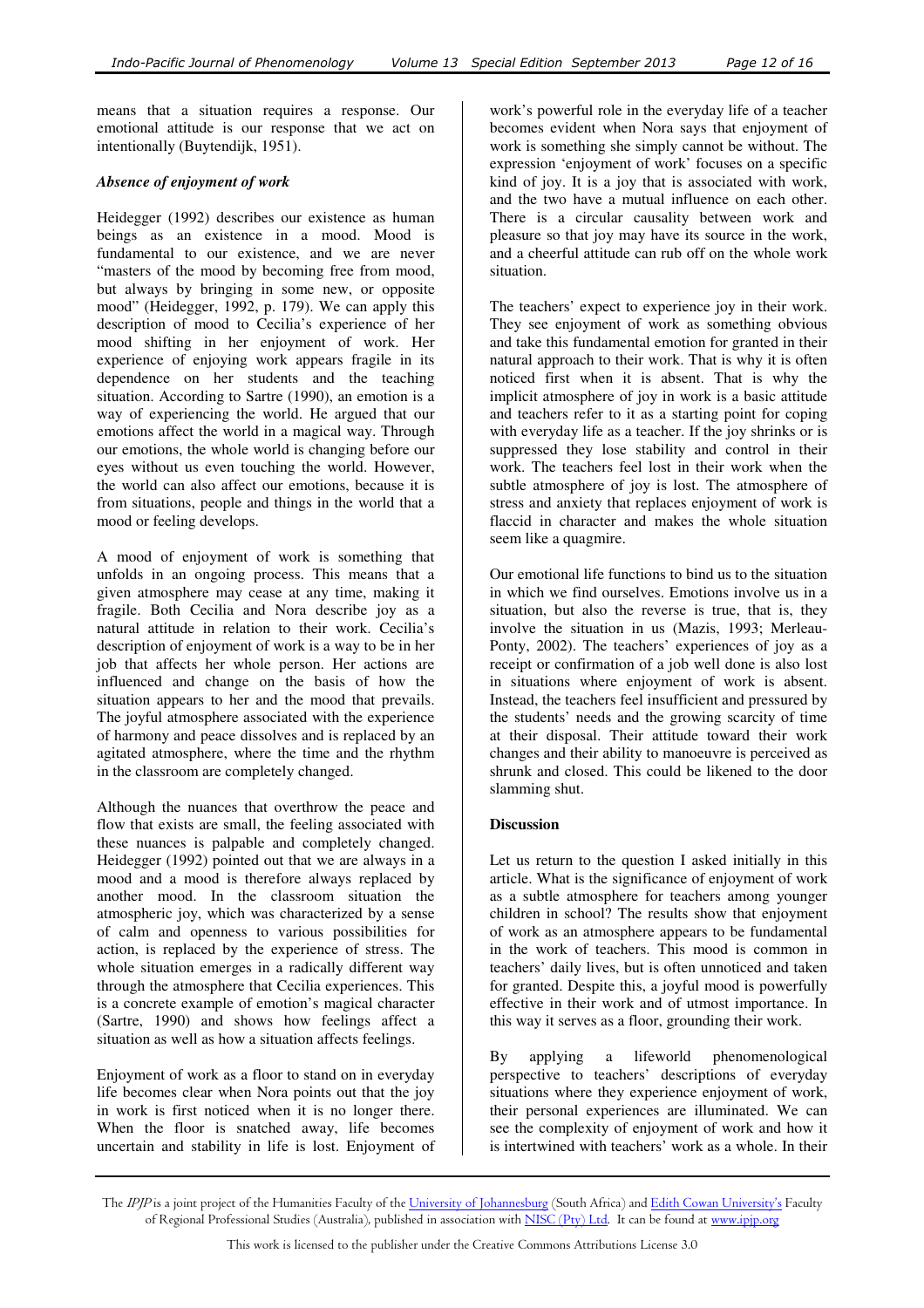descriptions, teachers speak of joy as both an inner and an outer experience. They experience the joy of working as an intertwinement of their own person and the whole classroom situation. Simply describing the enjoyment of work as an inner state of mind or as being determined by external factors that influence it would mean that our understanding of enjoyment of work as intertwined with life and world is lost. The work environment and personal mood are interdependent in the teachers' experiences of enjoyment of work. To understand enjoyment of work's content, function and meaning, it is necessary to take into account this interdependence.

The results show the need to study the emotional dimensions of teachers' work as well as to understand the rationality and feeling as interdependent. I do not intend to argue for a one-sided emphasis on the emotional dimensions of work, but instead to argue for recognition of an atmosphere of enjoyment of work as the foundation for the choices made and the action taken by teachers. The results of the study show the importance of emotions such as enjoyment of work. A mood like enjoyment of work is prepredictive (Heidegger, 1992) and is therefore an incentive for teachers to respond to in their work. It is much like standing in a door opening with many options for action.

From a lifeworld approach, emotions are understood as intentional. However, according to Heidegger (1992), a mood is not intentional but instead is a way of being in the world that encompasses and colours all objects and gives them particular meanings. An atmosphere of enjoyment of work is therefore a ground for the teacher to act upon in his or her natural attitude. This study shows that an atmosphere of enjoyment of work allows the teacher to experience the situation with a certain meaning; i.e. as joyful, that allows for certain ways of being and acting in his or her work. By ignoring emotional aspects of teachers' work something fundamental and powerfully activating in their work is overlooked. This is in evidence in this study, and was also pointed out by Hargeaves (1998). We will not be able to comprehend emotions or be able to see their full potential for improving teaching and learning, if we do not study them using scientific theories and perspectives.

The idea that reason and emotion are each other's opposites is problematic in interpersonal work, where emotional labour forms the base of the work. Teachers' emotional involvement in their work is not something that can or should be discouraged (Aspelin, 2010; Laursen Fibæk, 2004; Van Manen, 1994). The results show how emotions form the basis of teachers' work and a study like this thus contributes to a deeper understanding of the function

and meaning of emotions, like enjoyment of work, in teachers' work. Through this research I aim to highlight the importance of emotional dimensions (such as enjoyment of work) in teachers' work. I also wish to show that these emotional aspects are a necessary aspect of teachers' work, and are not opposed to their use of theories, thinking and rationality. On the contrary, these are interdependent. A one-sided knowing is, according to Mazis (1993, p.1) "an empty knowing". He stated that:

The understanding that allows for a connectivity to others and world in recognizing their difference, a motivation that is fluid and transforming, an embodiment that is enlivening, expressive, and sensitive to nuance, and a wonder that allows becoming a way to manifest itself, occur only at depths of meaning of engagement and apprehension that involve the emotions. (Mazis, 1993, p. 4)

To spend the working day with young children is to take part in children's spontaneous way of being. An open posture at work makes teachers better prepared to meet the schoolchildren and expect the unexpected. In situations where enjoying work is replaced by stress, a teacher's ability to capture and handle spontaneity in the classroom shrinks. The unexpected becomes a threat that must be eliminated in order to maintain control. If the teacher, however, experiences a joyful atmosphere where the situation is under control, the open attitude that joy involves can contribute to the unexpected being handled as an opportunity rather than as a threat. It is not only a sense of enjoyment of work that makes this possible, but the experience of joy seems to serve as both a floor to anchor the teacher and a doorway through which new possibilities can emerge.

For teachers' to handle the intensity of their work enjoyment of work is needed as a floor on which to stand. The joy becomes something taken for granted and is expected in the everyday meeting with the schoolchildren. If enjoyment of work is absent the teachers say they lack the energy and strength to deal with their daily work. There is thus an element of basic safety associated with the picture of joy as a floor. Positive emotional dimensions of teachers' work are a relatively unexplored area of research (Hargreaves, 1998; Munby et al., 2001) and this is problematic given the results of this study, which indicate that enjoyment of work is of fundamental importance to teachers' work.

An empirical lifeworld phenomenological analysis leads to new concepts and images that are useful in describing and understanding enjoyment of work; in this case it led to recognition of subtle joy being like a floor, a receipt and a door opening. This way of

The IPJP is a joint project of the Humanities Faculty of the University of Johannesburg (South Africa) and Edith Cowan University's Faculty of Regional Professional Studies (Australia), published in association with NISC (Pty) Ltd. It can be found at www.ipjp.org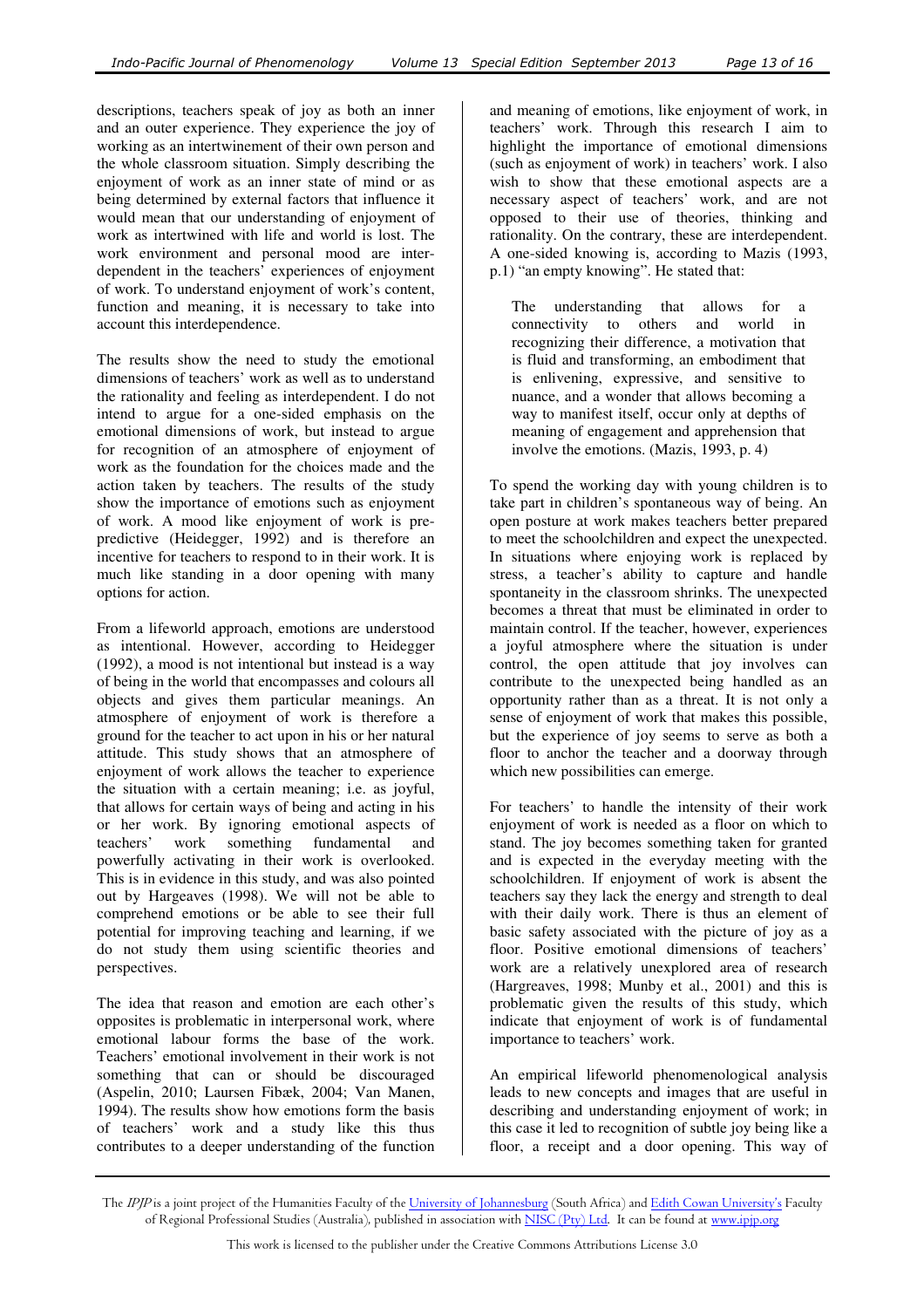describing and understanding teachers' experiences of enjoyment of work differs from the descriptions of conditions of work in previous studies (National Institute of Working Life, 2006; Swedish Work Environment Authority, 2002). The lifeworld phenomenological approach contributes to an understanding of the experience of joy in teachers' work, which is omitted in most other studies.

The results demonstrate the importance of asking for

teachers' personal experiences to gain knowledge about essential dimensions of their profession. Likewise, attention to analysis and understanding of the emotional dimensions of teachers' work can develop new expressions and concepts to reveal more of the complexity of teachers' working lives. Here, a lifeworld phenomenological perspective is a valuable resource.

#### **Referencing Format**

Bredmar, A-C. (2013). Teachers' experiences of enjoyment of work as a subtle atmosphere: An empirical lifeworld phenomenological analysis. *Indo-Pacific Journal of Phenomenology, 13* (Special Edition, September: *Lifeworld Approach for Empirical Research in Education – the Gothenburg Tradition*)*,* 16 pp. doi: 10.2989/IPJP.2013.13. 2.6.1180

#### **About the Author**



Anna-Carin Bredmar works as a Lecturer in pedagogics at the Linnéus University in Kalmar, Sweden, mostly in the teacher training programme. She is currently registered as a PhD student at the University of Gothenburg, the topic of her dissertation being teachers' experiences of enjoyment of work. Her study uses a lifeworld phenomenological perspective.

The thesis will be published in the form of a monograph and is expected to be completed in spring 2014.

E-mail address: anna-carin.bredmar@lnu.se

#### **References**

- Anderson, S. (1994). *Känslornas filosofi* [The philosophy of emotions]. Stockholm: Brutus Östlings Bokförlag Symposion.
- Aspelin, J. (2010). What really matters is 'between'. Understanding the focal point of education from an inter-human perspective. *Educational Inquiry, 1*(2), 127-136.
- Bengtsson, J. (1988). Fenomenologi: Vardagsforskning, existensfilosofi, hermeneutic [Phenomenological directions in sociology: Everyday research, philosophy of existence, hermeneutics]. In P. Månsson (Ed.), *Moderna samhällsteorier. Traditioner, riktningar, teoretiker* [Modern social theories. Traditions, directions, theorists] (pp. 60-94). Stockholm, Sweden: Prisma.

Bengtsson, J. (1993). *Sammanflätningar. Husserls och Merleau-Pontys fenomenologi* [Intertwinings. Husserl's and Merleau-Ponty's phenomenology]. Göteborg, Sweden: Daidalos.

Bengtsson, J. (1999). En livsvärldsansats för pedagogisk forskning [A lifeworld approach for empirical educational research]. In J. Bengtsson (Ed.), *Med livsvärlden som grund. Bidrag till utvecklandet av en livsvärldsfenomenologisk ansats i pedagogisk forskning* [With the lifeworld as ground. Contributions to the development of a phenomenological lifeworld approach in empirical educational research] (pp. 9-49). Lund, Sweden: Studentlitteratur.

The IPJP is a joint project of the Humanities Faculty of the University of Johannesburg (South Africa) and Edith Cowan University's Faculty of Regional Professional Studies (Australia), published in association with NISC (Pty) Ltd. It can be found at www.ipjp.org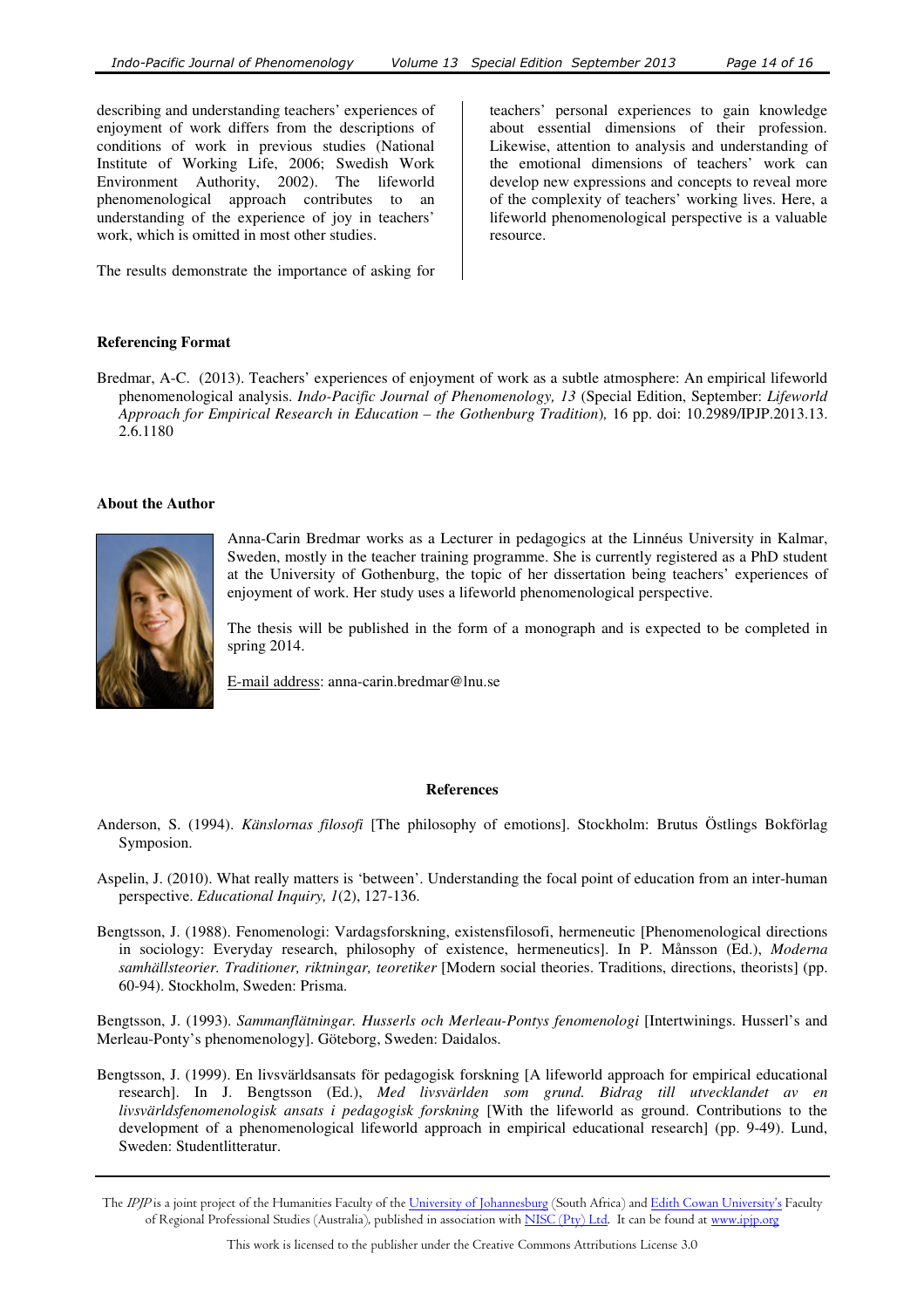- Bengtsson, J. (2006). The many identities of pedagogics as a challenge: Towards an ontology of pedagogical research as pedagogical practice. *Educational Philosophy and Theory, 38*(2), 115-128. Doi: 10.1111/j.1469- 5812.2006.00182.x
- Bengtsson, J. (2013). Embodied experience in educational practice and research. *Studies in Philosophy and Education, 32*(1), 39-53. Doi: 10.1007/s11217-012-9328-1
- Bollnow, O. F. (1989). *The Pedagogical Atmosphere*. Retrieved from http://ejournals.library.ualberta.ca/index.php/ pandp/ issue/view/1059:
- Buytendijk, F. J. J. (1951). The phenomenological approach to the problem of feelings and emotions. In M. L. Reymert (Ed.), *Feelings and emotions* (pp. 127-141). New York, NY: McGraw Book Company, Inc.
- Dahlberg, K., Drew, N., & Nyström, M. (2001). *Reflective lifeworld research*. Lund, Sweden: Studentlitteratur.
- Dahlberg, K., Dahlberg, H., & Nyström, M. (2008). *Reflective lifeworld research* (2<sup>nd</sup> ed.). Lund, Sweden: Studentlitteratur.
- Ekman, P. (2007). *Emotions revealed: Recognizing faces and feelings to improve communication and emotional life*. New York, NY: Henry Holt and Company, LLC.
- Gadamer, G. (2004) *Truth and method*. New York, NY: Continuum Publishing Group. (Original work published 1960).
- Hargreaves, A. (1998). The emotions of teaching and educational change. In A. Hargreaves, A. Lieberman, M. Fullan & D. Hopkins (Eds.), *International handbook of educational change* (pp. 558-570). Boston, MA: Kluwer Academic Publishers.
- Heidegger, M. (1982). *The basic problems of phenomenology*. Bloomington, IN: Indiana University Press. (Original work published 1975).
- Heidegger, M. (1992). *Varat och tiden. Del 1* [Being and time, Volume 1]. (R. Matz, Trans.). Göteborg, Sweden: Daidalos AB. (Original work published 1927).
- Husserl, E. (1976). *Ideas. General introduction to pure phenomenology* (B. W. R. Gibson, Trans.). New York, NY: George Allen & Unwin Ltd. (Original work published 1952).
- Husserl, E. (1989). *The crisis of European sciences and transcendental phenomenology*. Evanston, IL: Northwestern University Press. (Original work published 1936).
- Kvale, S. (1997). *Den kvalitativa forskningsintervjun* . [InterViews Learning the craft of qualitative research interviewing]. Lund, Sweden: Studentlitteratur.
- Lakoff, G., & Johnson, M. (1980). *Metaphors we live by*. Chicago, IL: University of Chicago Press.
- Laursen Fibæk, P. (2004). *Den autentiska läraren. Bli en bra och effektiv undervisare om du vill* [The authentic teacher. Be a good and effective educator – if you want]. Stockholm, Sweden: Liber AB.
- Mazis, G. A. (1993). *Emotions and embodiment. Fragile ontology*. New York, NY: Peter Lang Publishing Inc.
- Merleau-Ponty, M. (2002). *Phenomenology of perception* (C. Smith, Trans.). London, UK: Routledge.
- Munby, H., Russell, T., & Martin, A. K. (2001). Teachers' knowledge and how it develops. In V. Richardson (Ed.), *Handbook of research on teaching 4* (pp. 877-904). Washington, DC: American Educational Research Association.
- National Institute of Working Life (2006). *Skolliv om skolan som arbetsplats*. Stockholm, Sweden: Author
- Nussbaum, M. C. (1995). *Känslans skärpa, tankens inlevelse. Essäer om etik och politik* [The sharpness of emotion, empathy of thought. Essays on ethics and politics] (Z. Zivkovic, Trans.). Stockholm, Sweden: Brutus Östlings Bokförlag Symposion.
- The IPJP is a joint project of the Humanities Faculty of the University of Johannesburg (South Africa) and Edith Cowan University's Faculty of Regional Professional Studies (Australia), published in association with NISC (Pty) Ltd. It can be found at www.ipjp.org